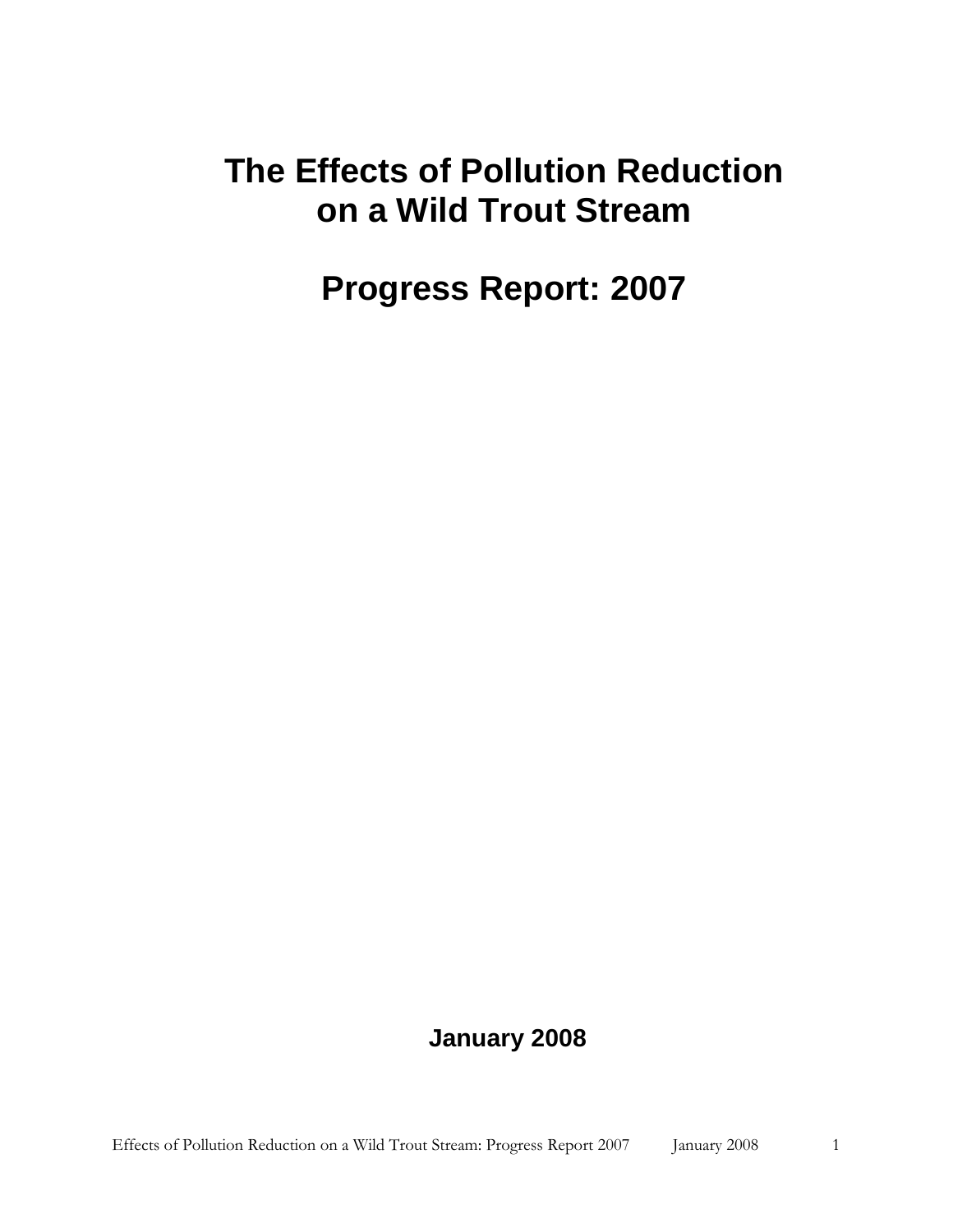| Appendix 3. WV Save Our Streams Macroinvertebrate Assessment July 2003  23                |  |
|-------------------------------------------------------------------------------------------|--|
| Appendix 4. Assessing the Condition of the Macroinvertebrate Communities of Spring Run 24 |  |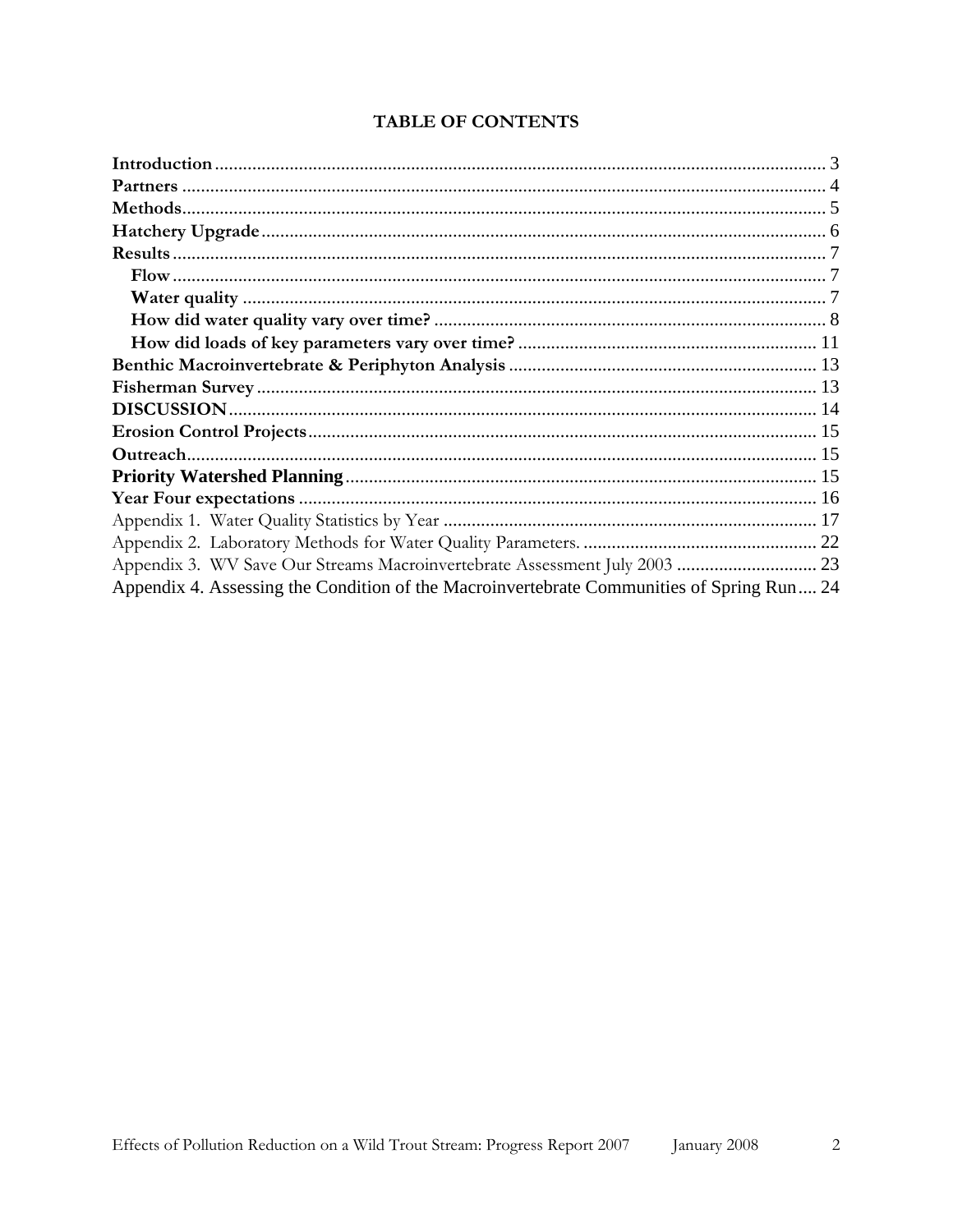#### **The Effects of Pollution Reduction on a Wild Trout Stream Progress Report: 2007**

#### **Introduction**

Spring Run is a unique aquatic resource in the Potomac Highlands region of West Virginia. Unlike many small headwater streams that tend to go dry, it is fed by the largest spring in the region, with discharge typically ranging from 3000-3500 gallons per minute. With a temperature of  $\sim$ 53 °F at the spring and a pH of ~8, aquatic conditions are ideal for trout and the aquatic insects they eat. Spring Run flows about two miles from the spring source to its confluence with South Mill Creek, which is about four miles from the South Branch of the Potomac River. Spring Run has no tributaries. Much of the stream is shallow, and does not provide the complex habitat that trout need - but that is not the case in a one mile section in the middle of the Run.

Since the early 1960's, landowner's have issued permits for fly fishing, catch-and-release on about one mile of Spring Run. Landowners and other interested parties have installed and maintained various structures to form pools and overhead cover that provide hiding and feeding habitat for trout. Spring Run is recognized as one of the best "wild" rainbow trout fisheries in West Virginia. Friends of Springs Run's Wild Trout, was formed in 1996 to restore structure to Spring Run following flooding in 1996.

In the last few years, however, fishermen have noted a decline in the fishery. Emergence of the mayfly, Ephemerellidae (sulfurs) largely disappeared in the late 1990s. The number of large trout (14" and above) has decreased and trout in the 11-13" range have also declined in abundance. The population of trout is considerably lower in the lower reach of the three-fourths mile section. Algae formation is heavy in the upper reach of the catch-and-release section, much heavier than in the past, and algae reforms soon after washout by high water.

Spring Run is rich in nutrients, delivered largely in effluent from the Spring Run Trout Hatchery (SRH) which is located about one-third mile upstream from the upper end of the fly fishing section and about one-forth mile below the spring. (SRH is a rearing facility; trout are not spawned there). In recent years, however, SRH has been producing more rainbow and "golden trout" for stocking West Virginia streams, and it seems that the effluent stream now may be a problem for the health of Spring Run. WVDEP issued a citation for violation of the Spring Run Trout Hatchery NPDES permit in January 2004, specifically for discharging excess biochemical oxygen demand (BOD) and total suspended solids (TSS). WVDNR, which operates SRH, installed an effluent treatment system at the facility to meet their permit requirements. It became operational in June 2007.

The prospective installation of effluent treatment at SRH provided a unique opportunity to address a number of issues of both regional and national significance:

- 1. Will the hatchery effluent treatment process significantly reduce nutrient discharge? Fish hatcheries throughout the country produce nutrient-rich effluents of concern to receiving waters. This study will evaluate the downstream result of effluent reduction of BOD and TSS, as well as nutrients, from a small but high throughput point source. The results of renovation at SRH and this study will provide important information to the WV Potomac Tributary Strategy point source innovation process.
- 2. What are the biological impacts of Spring Run's high nutrient levels, and how is the biota affected by reductions in nutrients, TSS and BOD following hatchery upgrades? This issue is of importance to the nutrient criteria development process that WV and the other 49 states are currently struggling through, as one of the key questions is: "what does nutrient impairment look like?"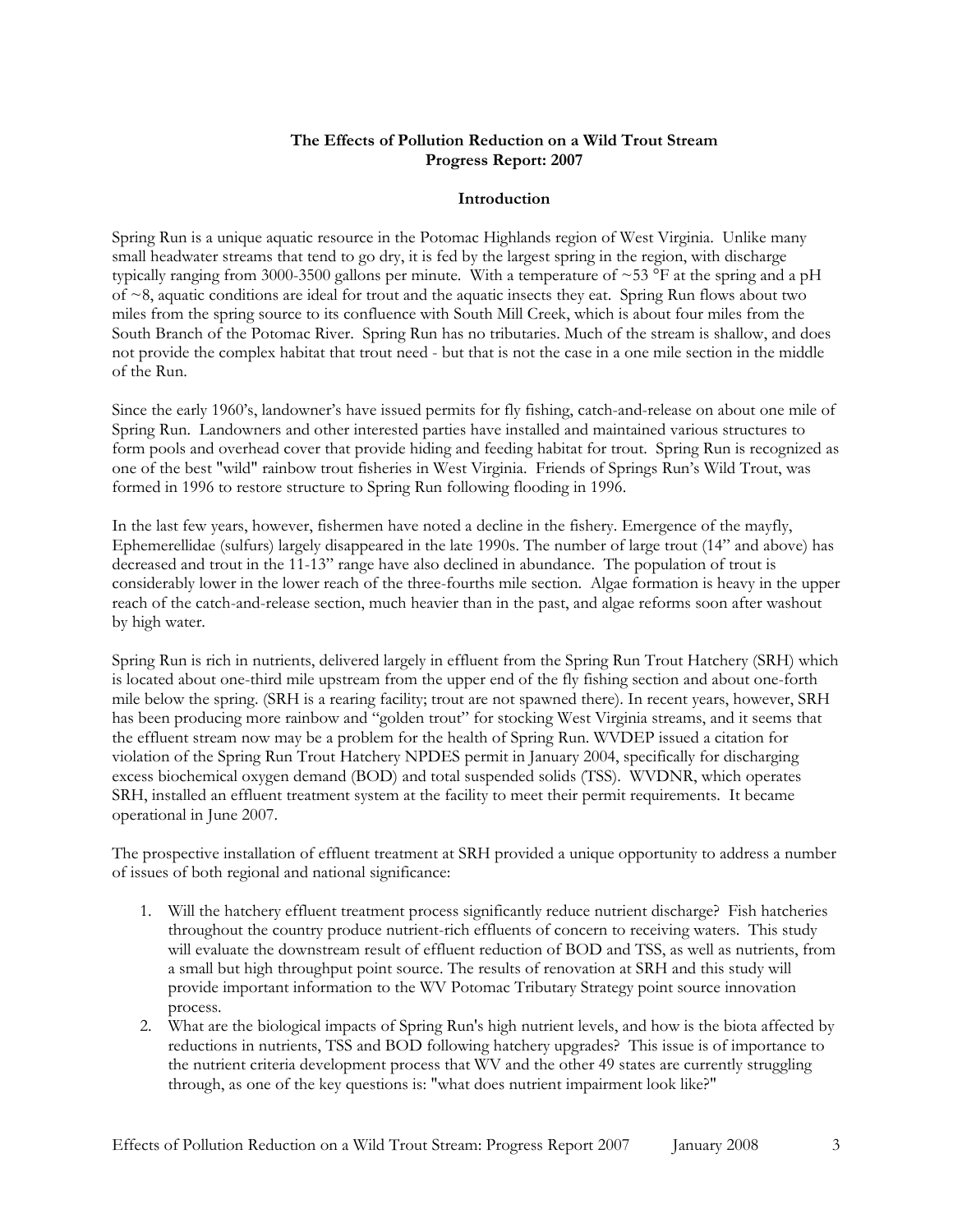- 3. Is the wild trout population in Spring Run being harmed by hatchery effluent, and does improvement in that effluent improve the trout fishery?
- 4. Is the benthic invertebrate population in Spring Run being harmed by hatchery effluent, and does improvement in that effluent improve diversity? Spring Run fishermen have noted the loss in recent years of a certain family of mayflies, the Ephemerellidae (Spiny crawler mayfly) that used to emerge regularly in the springtime. Also, WV DEP's Tim Craddock completed a benthic assessment of Spring Run in 2002, and found the lower part of the fly fishing section to be dominated by Chironomidae (midge) larvae, a group often indicative of pollution by organic waste.
- 5. Why do trout, especially larger fish, favor the upper part of the fly-fishing section? Why has the density-center of the trout population moved upstream in recent years? Is there a relationship between distribution of benthic invertebrates in the stream and trout distribution? If the Ephemerellidae mayflies and other pollution sensitive macroinvertebrates rebound after the hatchery effluent is treated, will the trout population improve also? In particular, are trout avoiding areas they used to frequent that are now dominated by midge larvae? If upgrades to the hatchery reduce organics in the stream and also the midge populations, will trout return to those areas? If that turns out to be true, and we could demonstrate that it is true, that would buttress public acceptance of benthic invertebrate stream assessments.

Overall, this project has the potential to address many questions beyond the five questions identified above.

This progress report will provide an overview of two years of baseline data and the first partial year of posttreatment data. A second season of post treatment data is planned for 2008.

#### **Partners**

Friends of Spring Run's Wild Trout, Cacapon Institute (CI), the WV Conservation Agency (WVCA), WV Department of Agriculture (WVDA), WV Division of Natural Resources (WVDNR), WV Department of Environmental Protection (WVDEP), and the Freshwater Institute are partnering in this study. This project is funded primarily by West Virginia Conservation Agency's participation through the Chesapeake Bay Program. An associated erosion reduction project is funded through a Friends of Spring Run's Wild Trout 2005 Stream Partners Grant. Additionally, a home school group is monitoring the lower portion of Spring Run on a regular basis.

WVDA, WVDEP and WVDNR are all contributing in-kind services to the project. WVDA is collecting water samples, taking flow measurements, and performing field and laboratory water quality analyses. WVDEP is participating in collections of benthic invertebrate and periphyton and helping to cover the costs of analysis. WVDNR is performing fish surveys and Friends of Spring Run's Wild Trout is providing information on size and location of trout caught and released by permitted fly fisherman, and supplied equipment and labor for erosion-sediment control work..

The Freshwater Institute provided guidance to WVDNR on treatment methods for their effluent and is providing technical guidance for the project. WVCA is acting as project coordinator. Cacapon Institute has overall technical oversight for the project, will participate in field work, and will, in cooperation with partnering organizations, be responsible for data analysis and production of annual reports.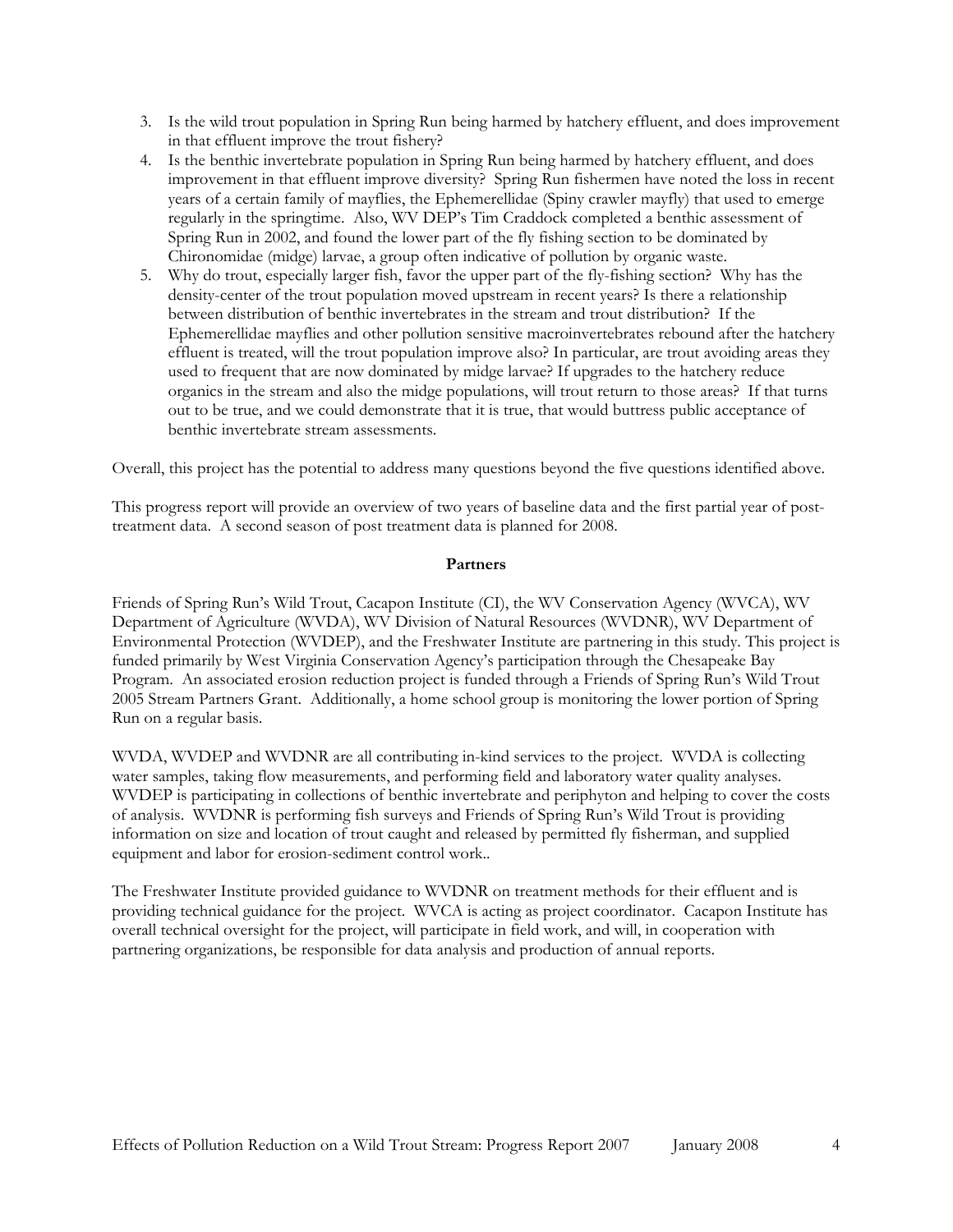#### **Methods**

The project has two experimental components, an upstream/downstream design in Spring Run, and a control/experimental design that includes Dumpling Run, another spring fed stream nearby. Both streams have their origins in the same geology: limestone (Helderberg and Tonoloway/Wills Creek) and sandstone (Oriskany, McKenzie) formations. Spring Run flows off the ridge to the northwest into South Mill Creek, a tributary of the South Branch of the Potomac River. Dumpling Run flows east into the South Fork of the South Branch of the Potomac River.



The upstream/downstream part includes three sites in Spring Run: the first site is near the spring upstream of the hatchery; the second site is near the upper end of the fly fishing stream section; and the third is near the lower end of the fly fishing section. There are two sites on Dumpling Run, one just below the spring, the other some distance downstream. Overall, this design allows within stream and between stream comparisons. Under most conditions of flow the springs constitute the main source of water in both streams, but both streams also have periodic surface flow entering the main channel upstream of the spring. Due to unanticipated delays in construction of the effluent treatment system, the baseline period of data collection lasted for two years (April 2005-May, 2007).

Water chemistries are collected monthly from April through September, typically on Wednesday. We chose to avoid collections on Mondays at the time of the pre-treatment hatchery cleanout because the "biosolids from the aquaculture effluent are notoriously patchy and difficult to characterize in sampling. . . . my thoughts on the nutrients is to focus on the residual chronic impacts, not the pulse of the cleaning plume"

Effects of Pollution Reduction on a Wild Trout Stream: Progress Report 2007 January 2008 5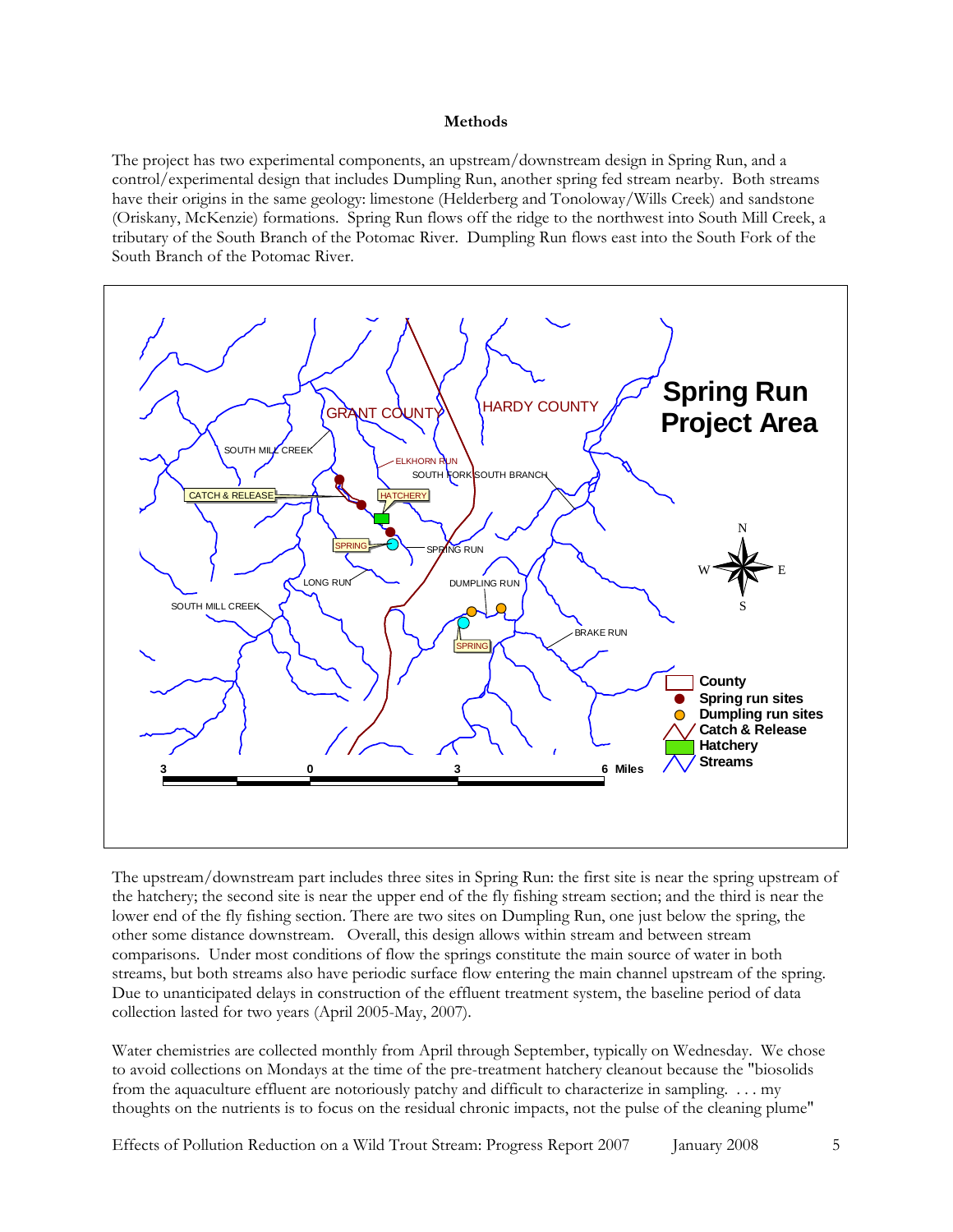(Joe Hankins, Freshwater Institute, personal communication). However, due to scheduling requirements, samples in September 2006 were collected on a Monday during the cleanout.

Water quality parameters include nitrogen in the forms of ammonia-nitrogen, nitrate/nitrite, total Kjeldahl nitrogen, total nitrogen (the sum of nitrate/nitrite and TKN), soluble reactive phosphorus, total phosphorus, total suspended solids (TSS), biochemical oxygen demand (BOD5), and basic field parameters (pH, temperature, conductivity) (see Appendix 2 for laboratory methods). Flow measurements are collected at the same time as water samples at one site in each stream. This work is done primarily by the WVDA.

Benthic invertebrate and periphyton samples are collected twice each year at all sites, in spring and autumn, according to the standard protocols in use by the WVDEP. WVDEP format Rapid Bioassessment Protocol habitat analyses is conducted once each year. WVDEP and Cacapon Institute are primarily responsible for this fieldwork.

WVDNR will conduct electro shocking fishery assessments, and the permitted fly fishermen of Spring Run are recording information on size and location of trout caught and released.

### **Hatchery Upgrade (per Mike Shingleton, WVDNR)**

The Spring Run Trout Hatchery effluent treatment system became fully operational on June 4, 2007. An automated composite sampler was installed as part of the hatchery renovation and was first used in April.

Cleaning process: Blocking weirs are placed in front of the quiescent zone of each raceway prior to cleaning; a standpipe is removed and the quiescent zone is brushed cleaned; 3-4 raceways are cleaned at a time; the wastewater from the quiescent zones is piped into the clarifier while water from raceways not being cleaned is discharged to Spring Run. The clarifier is filled to its holding capacity but is not allowed to overflow. Wastewater in the clarifier is allowed to settle 24-48 hours and the clarified water is then decanted and mixed with hatchery water back into Spring Run. The sludge remaining in the clarifier is pumped to the sludge holding tank for later disposal by land application. The decanting process of discharging water from the clarifier occurs 2-3 times per week and lasts from 1 1/2 to 2 hours each time. The following figures show reductions in total nitrogen, total phosphorus, BOD and TSS due to the treatment process. These results are based on composited samples collected during the cleanout process. Prior to the upgrade, these samples were collected during the actual cleanout. After the treatment system became operational, samples were collected during decanting.

Results of composite sample analysis of Spring Run Hatchery effluent during cleanout before and after treatment system became operational. The "before" period was from September 2006 through May 2007. The "after" period was from June through September 2007.

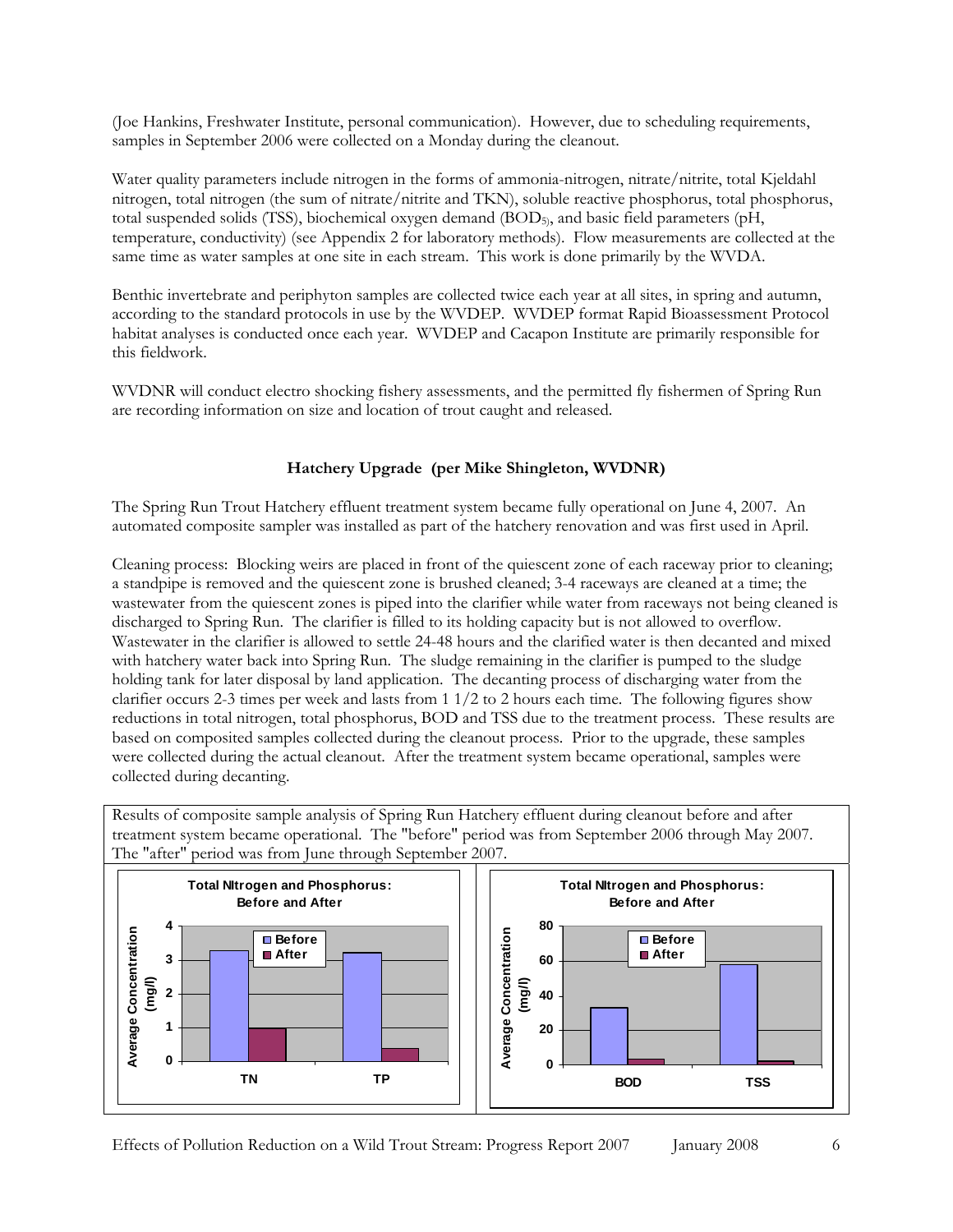#### **Results**

The effluent treatment system at the hatchery became operational in June 2007, leaving only four months (June, July, August, September) of post-operational data in 2007. Because this data set is so limited, this report will simply present the data for each year and in time series graphs for major parameters. No attempt to draw statistical conclusions as to effect of the treatment system will be made until the second year of posttreatment data is collected in 2008. Appendix 1 provides water quality statistics by year. Appendix 4 will provide detailed benthic invertebrate statistics once data are available.

**Flow**.Stream flows on sampling days for the most downstream sites in Spring Run and Dumpling Run are given in Figure 1. Flow in Spring Run was always at least twice as high as in Dumpling Run. Sampling day flows in 2005 were much more variable than in following years, and the streams were notably low between July and September in 2007 – three of the four months of post-treatment data. These unusual flow conditions reinforced the decision to wait until after the second year of post-treatment data is collected in 2008 to draw statistical conclusions as to effects of the treatment system.



**Water Quality.** Median values for pH, conductivity and dissolved oxygen by site and by year are provided in Table 1. These data indicate the source water in each stream was very similar, and these median values varied narrowly across all sites and all years. Both streams are alkaline, with moderately high conductivity, and high dissolved oxygen levels. No difference between pre-treatment (2005 and 2006) and post-treatment (2007) periods was evident.

| Median pH, conductivity, and dissolved oxygen by site and year.<br>Table 1. |      |                                                |      |       |       |       |      |      |                                          |  |  |  |
|-----------------------------------------------------------------------------|------|------------------------------------------------|------|-------|-------|-------|------|------|------------------------------------------|--|--|--|
| <b>Site</b>                                                                 |      | <b>Median Conductivity</b><br><b>Median pH</b> |      |       |       |       |      |      | <b>Median Dissolved</b><br>Oxygen (mg/L) |  |  |  |
|                                                                             | 2005 | 2006                                           | 2007 | 2005  | 2006  | 2007  | 2005 | 2006 | 2007                                     |  |  |  |
| Dumpling Run @Spring                                                        | 7.8  | 7.6                                            | 7.5  | 286.9 | 254.2 | 257.0 | 10.3 | 10.6 | 10.5                                     |  |  |  |
| Dumpling Run Bottom                                                         | 8.1  | 7.8                                            | 7.6  | 283.5 | 263.9 | 271.5 | 10.4 | 10.6 | 10.3                                     |  |  |  |
| Spring Run @Spring                                                          | 7.9  | 7.7                                            | 7.7  | 296.1 | 330.3 | 358.0 | 10.3 | 10.5 | 10.1                                     |  |  |  |
| Spring Run Middle                                                           | 7.8  | 7.7                                            | 7.5  | 255.0 | 255.2 | 253.5 | 10.3 | 10.4 | 10.3                                     |  |  |  |
| Spring Run Bottom                                                           | 7.5  | 7.6                                            | 7.5  | 247.5 | 253.2 | 255.0 | 10.6 | 10.7 | 10.4                                     |  |  |  |

Median values for total phosphorus (TP) and total nitrogen (TN) by site and year are provided in Table 2. Source water TP was similar in each stream, and did not increase in the downstream site in the control stream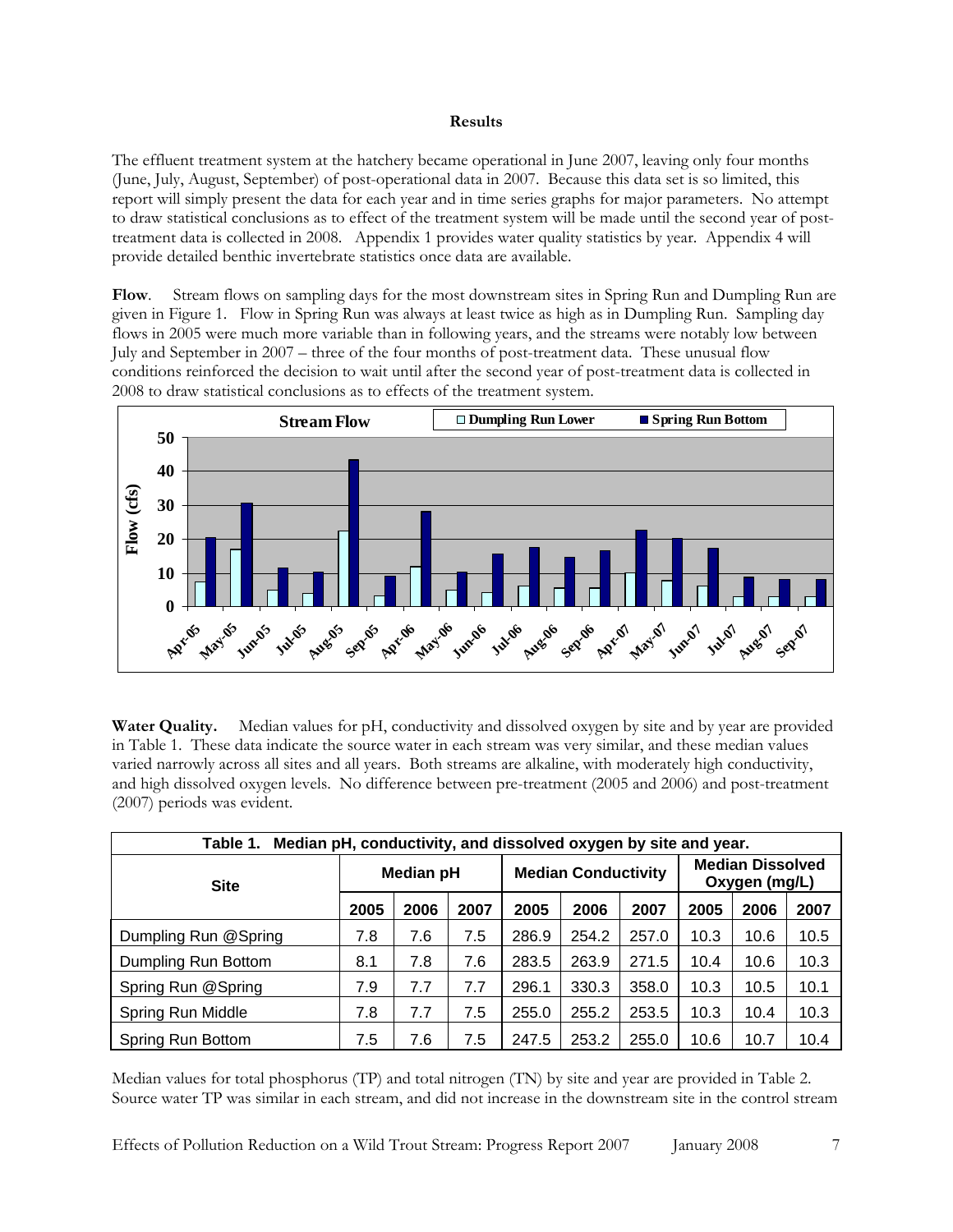(Dumpling Run). Both sites below the hatchery in Spring Run (Spring Run Middle and Spring Run Bottom) had significantly higher median TP than all other locations. No difference in TP between pre-treatment (2005 and 2006) and post-treatment (2007) periods was evident.

| Table 2. Median total phosphorus (TP) and total nitrogen (TN) by site and year. |       |                  |       |                     |       |       |  |  |  |  |  |
|---------------------------------------------------------------------------------|-------|------------------|-------|---------------------|-------|-------|--|--|--|--|--|
| <b>Site</b>                                                                     |       | TP (mg/L) Median |       | Median<br>TN (mg/L) |       |       |  |  |  |  |  |
|                                                                                 | 2005  | 2006             | 2007  | 2005                | 2006  | 2007  |  |  |  |  |  |
| Dumpling Run @Spring                                                            | 0.028 | 0.054            | 0.041 | 0.341               | 0.364 | 0.312 |  |  |  |  |  |
| Dumpling Run Bottom                                                             | 0.026 | 0.044            | 0.038 | 0.364               | 0.356 | 0.336 |  |  |  |  |  |
| Spring Run @Spring                                                              | 0.025 | 0.049            | 0.036 | 0.641               | 0.570 | 0.517 |  |  |  |  |  |
| Spring Run Middle                                                               | 0.075 | 0.103            | 0.106 | 0.887               | 0.634 | 0.775 |  |  |  |  |  |
| Spring Run Bottom                                                               | 0.087 | 0.103            | 0.085 | 0.877               | 0.734 | 0.747 |  |  |  |  |  |

Median total nitrogen was significantly higher in the Spring Run source water than in Dumpling Run. Median TN did not increase in the downstream site in the control stream (Dumpling Run). Both sites below the hatchery in Spring Run (Spring Run Middle and Spring Run Bottom) had significantly higher TN than control sites in Dumpling Run, and higher (but not significantly) TN than the source water in the Spring Run spring. No difference in TN between pre-treatment (2005 and 2006) and post-treatment (2007) periods was evident.

Median values for BOD5 and TSS by site and year are provided in Table 3. Source water BOD5 was distinctly (but not significantly) higher in Dumpling Run than Spring Run. There was no marked change in BOD5 in the downstream direction in either stream. However, median BOD5 decreased in each sampling year at all sites.

| Median BOD5 and TSS by site and year.<br>Table 3. |       |                    |       |                   |      |      |  |  |  |  |  |  |
|---------------------------------------------------|-------|--------------------|-------|-------------------|------|------|--|--|--|--|--|--|
| <b>Site</b>                                       |       | Median BOD5 (mg/L) |       | Median TSS (mg/L) |      |      |  |  |  |  |  |  |
|                                                   | 2005  | 2006               | 2007  | 2005              | 2007 |      |  |  |  |  |  |  |
| Dumpling Run @Spring                              | 1.54  | 1.400              | 0.68  | 4.50              | 1.15 | 2.50 |  |  |  |  |  |  |
| Dumpling Run Bottom                               | 1.515 | 1.100              | 0.605 | 2.08              | 5.50 | 4.50 |  |  |  |  |  |  |
| Spring Run @Spring                                | 0.985 | 0.645              | 0.415 | 1.58              | 2.58 | 3.50 |  |  |  |  |  |  |
| Spring Run Middle                                 | 0.91  | 0.760              | 0.53  | 5.50              | 5.00 | 3.00 |  |  |  |  |  |  |
| Spring Run Bottom                                 | 1.01  | 0.425              | 0.415 | 6.50              | 7.00 | 6.00 |  |  |  |  |  |  |

TSS was similar in the source water for the two streams, with data ranging broadly from 1.15 to 45 and 1.0 to 78.0 (mg/l) in Dumpling Run and Spring Run, respectively. Median TSS tended to increase in a downstream direction in both streams.

#### **How did water quality vary over time?**

The following four time-series bar graphs and associated text show how total N, total P, TSS and BOD5 concentrations varied during the study period to date. Also shown on each graph is the average of the flows at the two flow stations for each sampling period; this was done for the sake of graphic simplification, justified because these values were very strongly correlated ( $r^2 = 0.94$ ).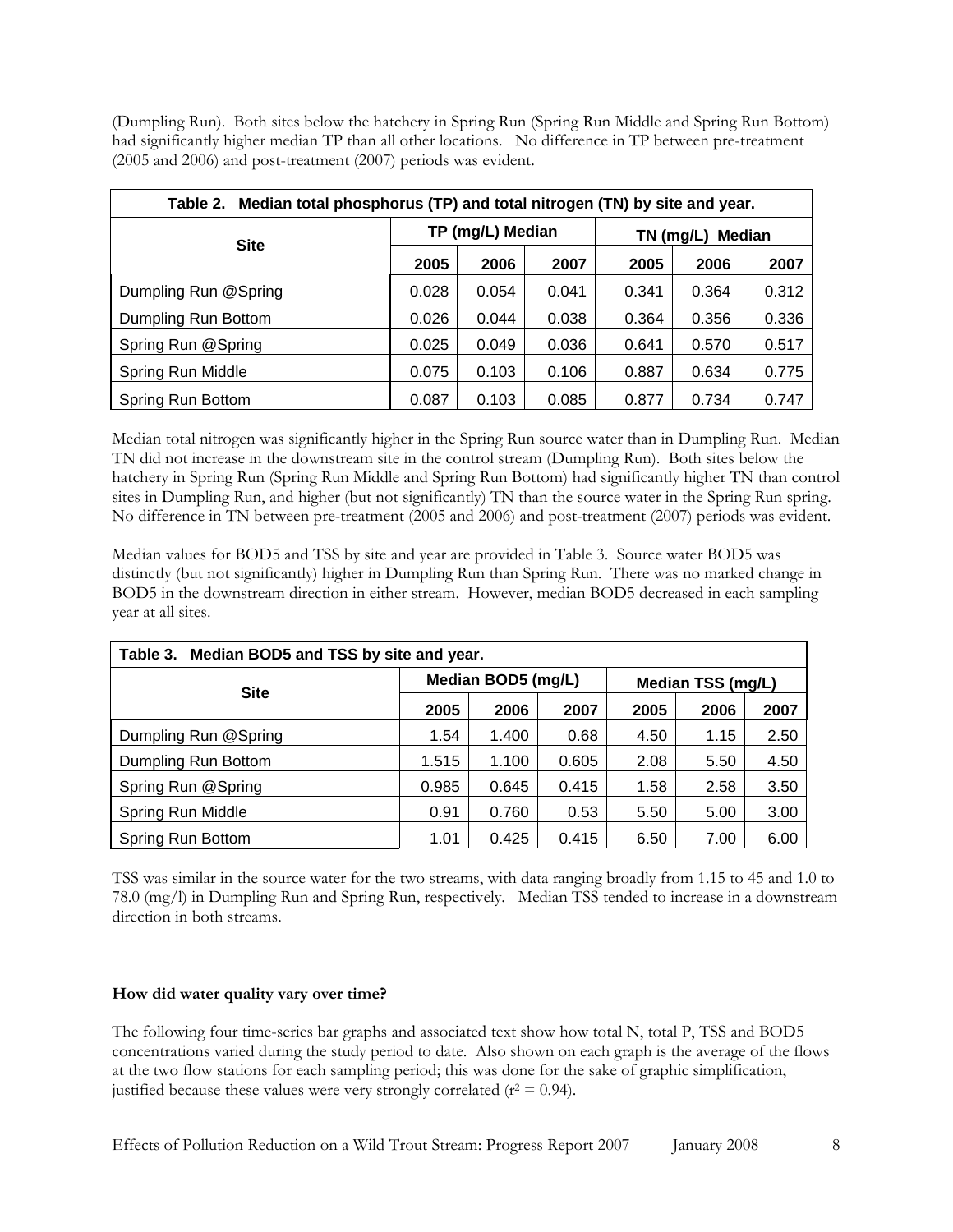

Bottom). TP concentrations at the two point source sites were often distinctly different in 2006; this was not the case in 2005 and 2007. Elevated TP at SR Middle and SR Bottom in September 2006 may have been due to sampling that occurred on hatchery cleanout day; however, TP was similarly high at these two sites in September 2005 when cleanout was not occurring. TP remained elevated, relatve to other sites, in the two point source impacted Spring Run sites after the treatment system became operational in June 2007.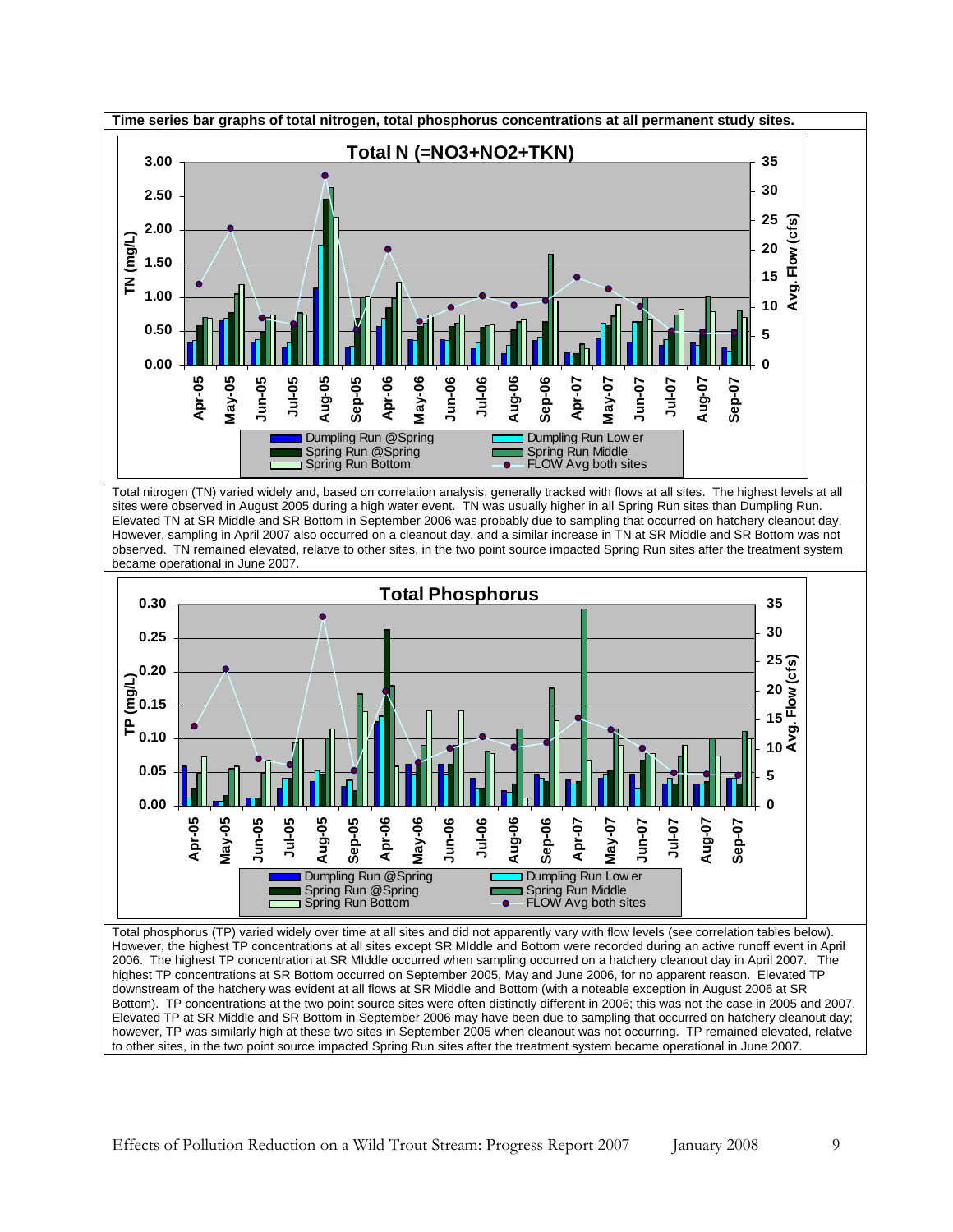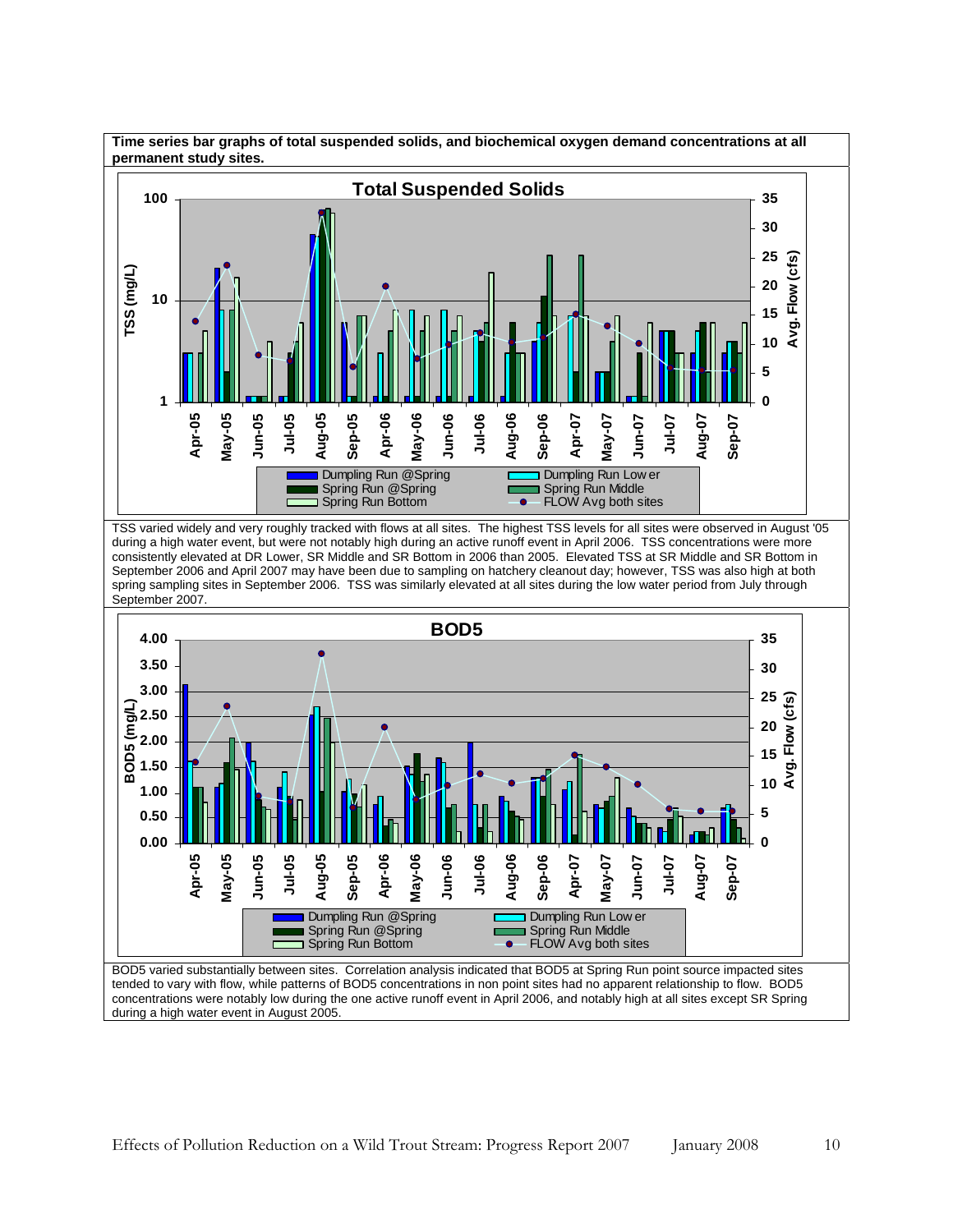**How did loads of key parameters vary over time?** The following four time-series bar graphs and associated text show how total N, total P, TSS and BOD5 loads (in pounds per hour) varied at the two flow station sites during the baseline and the June-Sept 2007 post treatment sampling period.

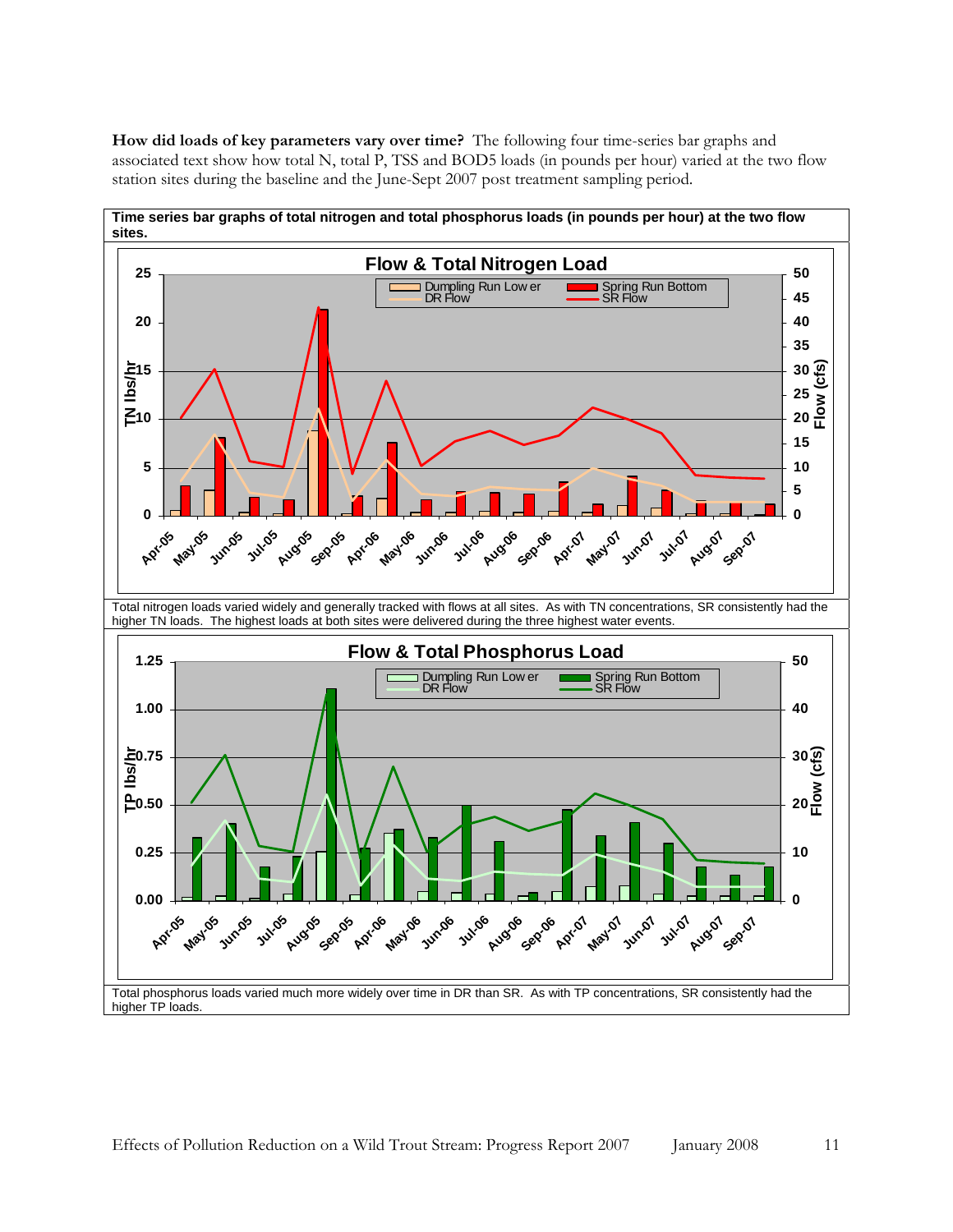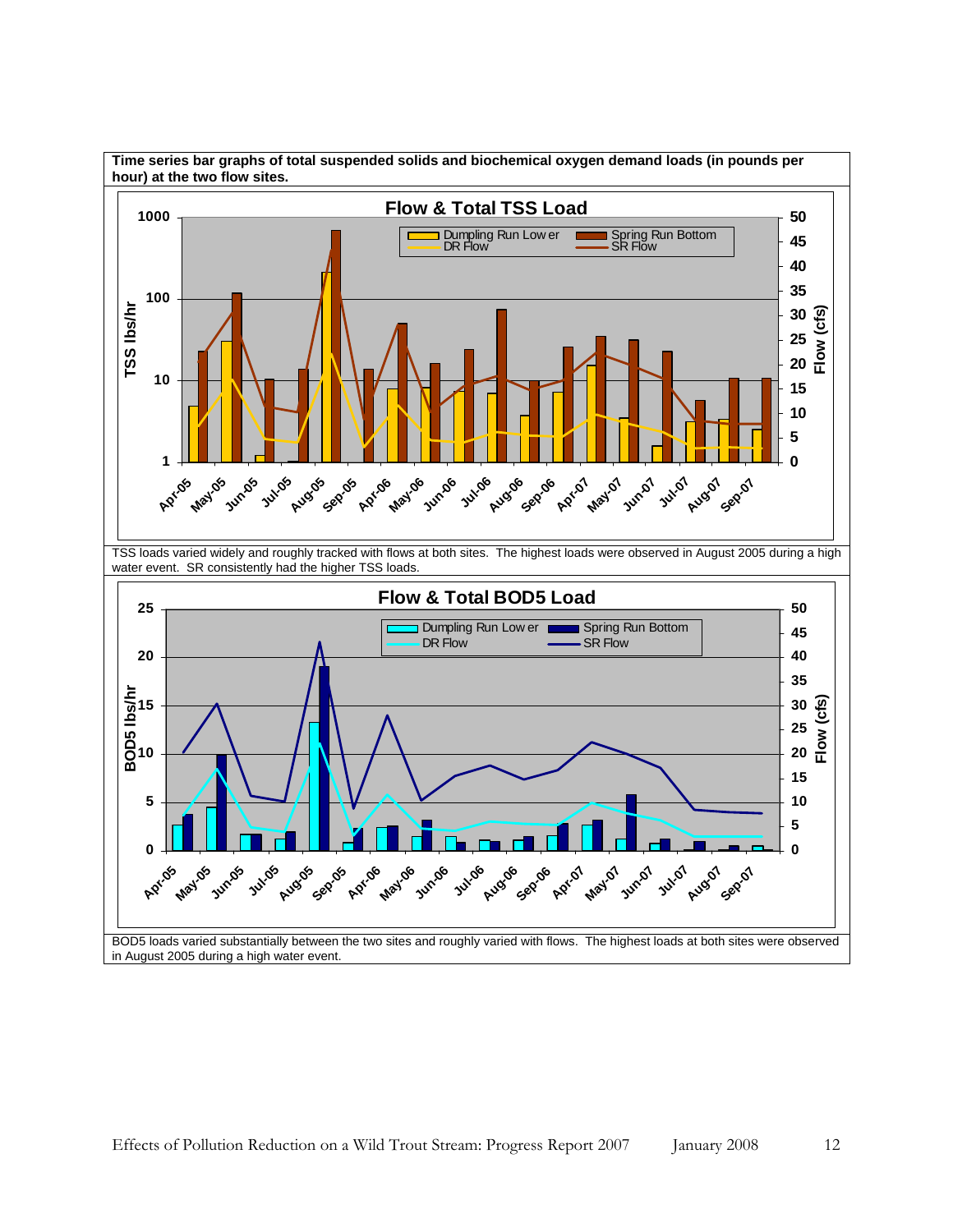### **Benthic Macroinvertebrate & Periphyton Analysis**

To be included when 2007 data is available.

| <b>Fisherman Survey</b> |  |
|-------------------------|--|
|-------------------------|--|

| Table 6. Spring Run angler catch reports. |                                                                     |                |                |                |                             |                       |                |                                                                   |      |      |                                   |               |
|-------------------------------------------|---------------------------------------------------------------------|----------------|----------------|----------------|-----------------------------|-----------------------|----------------|-------------------------------------------------------------------|------|------|-----------------------------------|---------------|
|                                           | Spring Run Angler Catch Reports, Rainbow Trout: April thru Dec 2005 |                |                |                |                             |                       |                |                                                                   |      |      |                                   |               |
|                                           |                                                                     |                |                |                | <b>65 Anglers Reporting</b> |                       |                | <b>230 Fishing Sessions</b>                                       |      |      |                                   |               |
|                                           | <b>Stream Section</b>                                               |                |                |                |                             |                       |                |                                                                   |      |      |                                   |               |
| Length                                    | $\mathbf 0$                                                         | 1              | $\overline{2}$ | $\overline{3}$ | 4                           | 5                     | 6              | $\overline{7}$                                                    | 8    | 9    | <b>Total</b>                      | %             |
| $0 - 7$                                   | 70                                                                  | 108            | 77             | 130            | 220                         | 335                   | 201            | 142                                                               | 58   | 47   | 1388                              | 37.5          |
| $8 - 10$                                  | 22                                                                  | 35             | 26             | 72             | 146                         | 221                   | 191            | 217                                                               | 203  | 162  | 1295                              | 35            |
| $11 - 13$                                 | $\overline{7}$                                                      | 5              | 17             | 27             | 39                          | 75                    | 75             | 89                                                                | 170  | 175  | 679                               | 18.3          |
| $14 - 16$                                 |                                                                     | $\mathbf{1}$   |                | 16             | 25                          | 23                    | 33             | 27                                                                | 29   | 86   | 240                               | 6.5           |
| $17 - 19$                                 |                                                                     |                |                | 1              | 5                           | 4                     | 9              | $\overline{7}$                                                    | 10   | 24   | 60                                | 1.6           |
| $20 - up$                                 |                                                                     |                | 1              |                | 1                           | 4                     | $\overline{7}$ | 10                                                                | 6    | 13   | 42                                | 1.1           |
| <b>Total</b>                              | 99                                                                  | 149            | 121            | 246            | 436                         | 662                   | 516            | 492                                                               | 476  | 507  | 3704                              |               |
| %                                         | 2.7                                                                 | $\overline{4}$ | 3.3            | 6.6            | 11.8                        | 17.9                  | 13.9           | 13.3                                                              | 12.9 | 13.7 |                                   |               |
|                                           |                                                                     |                |                |                |                             |                       |                |                                                                   |      |      | 16.1 rainbow trout/angler session |               |
|                                           |                                                                     |                |                |                |                             |                       |                |                                                                   |      |      |                                   |               |
|                                           |                                                                     |                |                |                |                             |                       |                | Spring Run Angler Catch Reports, Rainbow Trout: Jan thru Dec 2006 |      |      |                                   |               |
|                                           |                                                                     |                |                |                | <b>76 Anglers Reporting</b> |                       |                | <b>232 Fishing Sessions</b>                                       |      |      |                                   |               |
|                                           |                                                                     |                |                |                |                             | <b>Stream Section</b> |                |                                                                   |      |      |                                   |               |
| Length                                    | $\bf{0}$                                                            | 1              | $\mathbf{2}$   | 3              | 4                           | 5                     | 6              | $\overline{7}$                                                    | 8    | 9    | <b>Total</b>                      | $\frac{9}{6}$ |
| $0 - 7$                                   | 25                                                                  | 46             | 42             | 89             | 134                         | 153                   | 112            | 46                                                                | 30   | 33   | 718                               | 31.6          |
| $8 - 10$                                  |                                                                     |                |                |                |                             |                       |                |                                                                   |      |      |                                   |               |
|                                           | 18                                                                  | 14             | 20             | 49             | 103                         | 109                   | 121            | 134                                                               | 64   | 66   | 698                               | 30.7          |
| $11 - 13$                                 | $\overline{4}$                                                      | 10             | 18             | 18             | 34                          | 46                    | 77             | 104                                                               | 109  | 136  | 536                               | 23.6          |
| $14 - 16$                                 |                                                                     | 4              | 4              | 8              | 9                           | 18                    | 31             | 42                                                                | 43   | 92   | 251                               | 11            |
| $17 - 19$                                 |                                                                     | $\mathbf{1}$   | 1              | 1              | 3                           | 2                     | 2              | 9                                                                 | 4    | 19   | 42                                | 1.8           |
| $20 - up$                                 |                                                                     |                |                | 1              | 3                           | 1                     |                | 1                                                                 | 1    | 8    | 15                                | O.7           |
| <b>Total</b>                              | 47                                                                  | 75             | 85             | 160            | 286                         | 329                   | 343            | 336                                                               | 251  | 354  | 2272                              |               |
| %                                         | 2.1                                                                 | 3.3            | 3.7            | $\overline{7}$ | 12.6                        | 14.5                  | 15.1           | 14.8                                                              | 11   | 15.6 |                                   |               |
|                                           |                                                                     |                |                |                |                             |                       |                |                                                                   |      |      | 9.8 rainbow trout/angler session  |               |

|              | Spring Run Angler Catch Reports, Rainbow Trout: Jan thru Dec 2007 |                       |              |      |       |       |                |       |      |       |                                  |       |  |
|--------------|-------------------------------------------------------------------|-----------------------|--------------|------|-------|-------|----------------|-------|------|-------|----------------------------------|-------|--|
|              | <b>59 Anglers Reporting</b><br><b>211 Fishing Sessions</b>        |                       |              |      |       |       |                |       |      |       |                                  |       |  |
|              |                                                                   | <b>Stream Section</b> |              |      |       |       |                |       |      |       |                                  |       |  |
| Length       | 0                                                                 | 1                     | $\mathbf{2}$ | 3    | 4     | 5     | 6              | 7     | 8    | 9     | <b>SUMS</b>                      | %     |  |
| $0 - 7$      | 20                                                                | 54                    | 30           | 51   | 61    | 89    | 51             | 37    | 27   | 22    | 442                              | 29.3% |  |
| $8 - 10$     | 8                                                                 | 19                    | 18           | 35   | 65    | 88    | 38             | 36    | 29   | 48    | 384                              | 25.4% |  |
| $11 - 13$    | 3                                                                 | 9                     | 8            | 15   | 65    | 62    | 63             | 53    | 36   | 76    | 390                              | 25.8% |  |
| $14 - 16$    |                                                                   |                       | 5            | 8    | 30    | 27    | 36             | 54    | 29   | 55    | 244                              | 16.2% |  |
| $17 - 19$    |                                                                   |                       |              | 2    | 7     | 3     | 2              | 4     | 2    | 14    | 35                               | 2.3%  |  |
| $20-up$      |                                                                   |                       |              |      |       | 2     | $\overline{2}$ | 2     |      | 7     | 14                               | 0.9%  |  |
| <b>SUMS</b>  | 31                                                                | 83                    | 61           | 111  | 228   | 271   | 192            | 186   | 124  | 222   | 1509                             |       |  |
| % by Section | 2.1%                                                              | 5.5%                  | 4.0%         | 7.4% | 15.1% | 18.0% | 12.7%          | 12.3% | 8.2% | 14.7% |                                  |       |  |
|              |                                                                   |                       |              |      |       |       |                |       |      |       | 7.2 rainbow trout/angler session |       |  |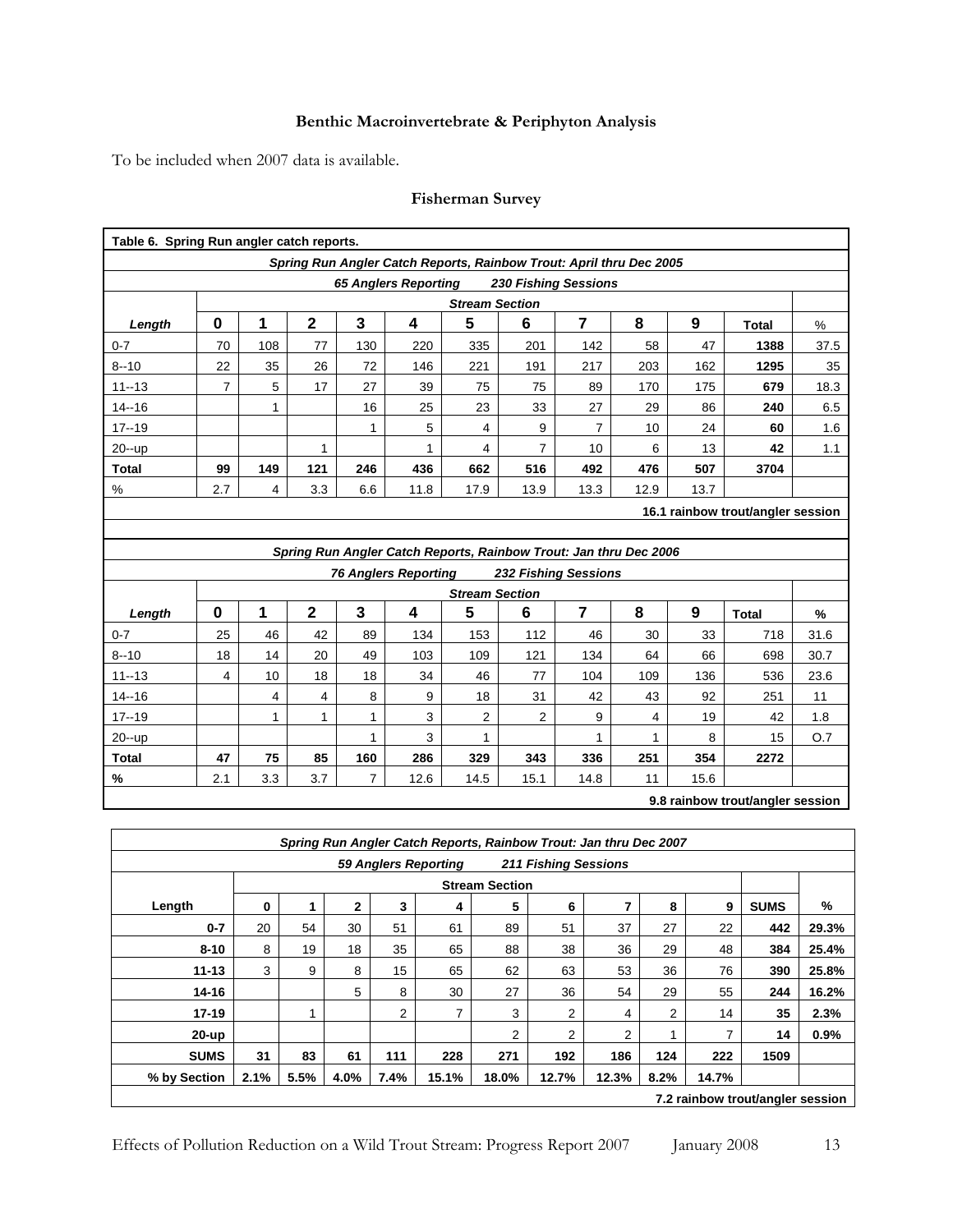Anglers with permits to fly fish, catch-and-release were invited, by a notice posted at the Spring Run parking area, to report the date fished, species, length, and stream location of their catch. The fly-fishing, catch-andrelease section of Spring Run extends for about ¾ mile. This section was arbitrarily divided into10 sections, marked at streamside; Numbered 0 thru 9, beginning with 0 at the downstream boundary and increasing upstream. Sections were not of equal length. Anglers fished wherever they chose. Fishing sessions ranged from less than an hour to several hours. Anglers reported on a card designed with stream sections vs. 6 length categories, in inches; 0-7, 8-10, 11-13, 14-16, 17-19, 20-up. This card was available from a box located convenient to the parking area and next to a locked box for depositing completed reports. The parking area was adjacent to stream section Number 4. A member of the monitoring team collected reports frequently and summarized data monthly. The purpose of the study was to acquire data on number, size, and location of Spring Run trout, not to evaluate angler success.

Anglers cooperated in collecting data with a participation rate estimated above 80% for sessions fished.

Summary data presented above are for April through December in 2005, January through December in 2006, and January through December in 2007. The most heavily fished period is April through September. In 2005, 65 anglers reported 230 fishing sessions in 2005, 76 anglers reported 232 fishing sessions in 2006, and 59 anglers reported 210 fishing sessions in 2007. The number of trout caught per session declined each year, from 16.1 to 9.8 to 7.2 (in 2005, 2006, and 2007, respectively).

Data presented are for rainbow trout. A small number of brown, brook and golden trout were reported. A more detailed presentation of data will be done after another year or more of data collection.

#### **DISCUSSION**

The two study streams are impacted by a variety of potential sources of pollution, some readily apparent and some not. The Spring Run watershed contains the trout rearing facility, which is a known source of BOD, TSS and nutrients, as well as a number of non point sources including poultry houses, residences, roads, and occasional cattle. The Dumpling Run watershed has no point sources, and apparently no poultry houses, but includes residences and small farms with livestock, as well as a dirt and gravel road. In addition, the source springs in both watersheds both originate in limestone and sandstone strata and show rapid changes (turbidity, increase in flow) following heavy precipitation; this is indicative of solution channel connections through limestone at the surface of the ground.

Despite the wealth of confounding variables, some patterns are reasonably clear from the baseline data. The spring source water for the two streams has similar pH, conductivity, dissolved oxygen, TSS, and phosphorus, and supports similar communities of benthic macroinvertebrates. Source water in Dumpling Run tends to have less nitrate, and total N than Spring Run, and higher BOD5. Conductivity and pH tend to increase or not change in a downstream direction in Dumpling Run, and tend to decrease in a downstream direction in Spring Run. Nutrients and TSS are generally similar in the two Dumpling Run sites, and tend to increase in a downstream direction in Spring Run, often dramatically. Benthic macroinvertebrate diversity is higher in the lower Dumpling run site than in the two point source impacted sites in Spring Run

The decision to collect water samples two days after the scheduled cleanouts at the hatchery probably contributed to the apparently anomalous result of Dumpling Run, the control stream, having somewhat more BOD5 and TSS than Spring Run, the stream with hatchery effluent containing excess BOD and TSS. It is quite clear that we do not observe a significant residual impact in the water column from those cleanouts two days after the fact, as suspended material is readily observable in Spring Run on cleanout days. It seems likely that the deposition of effluent solids in the Spring Run streambed impacts the benthic macroinvertebrate community.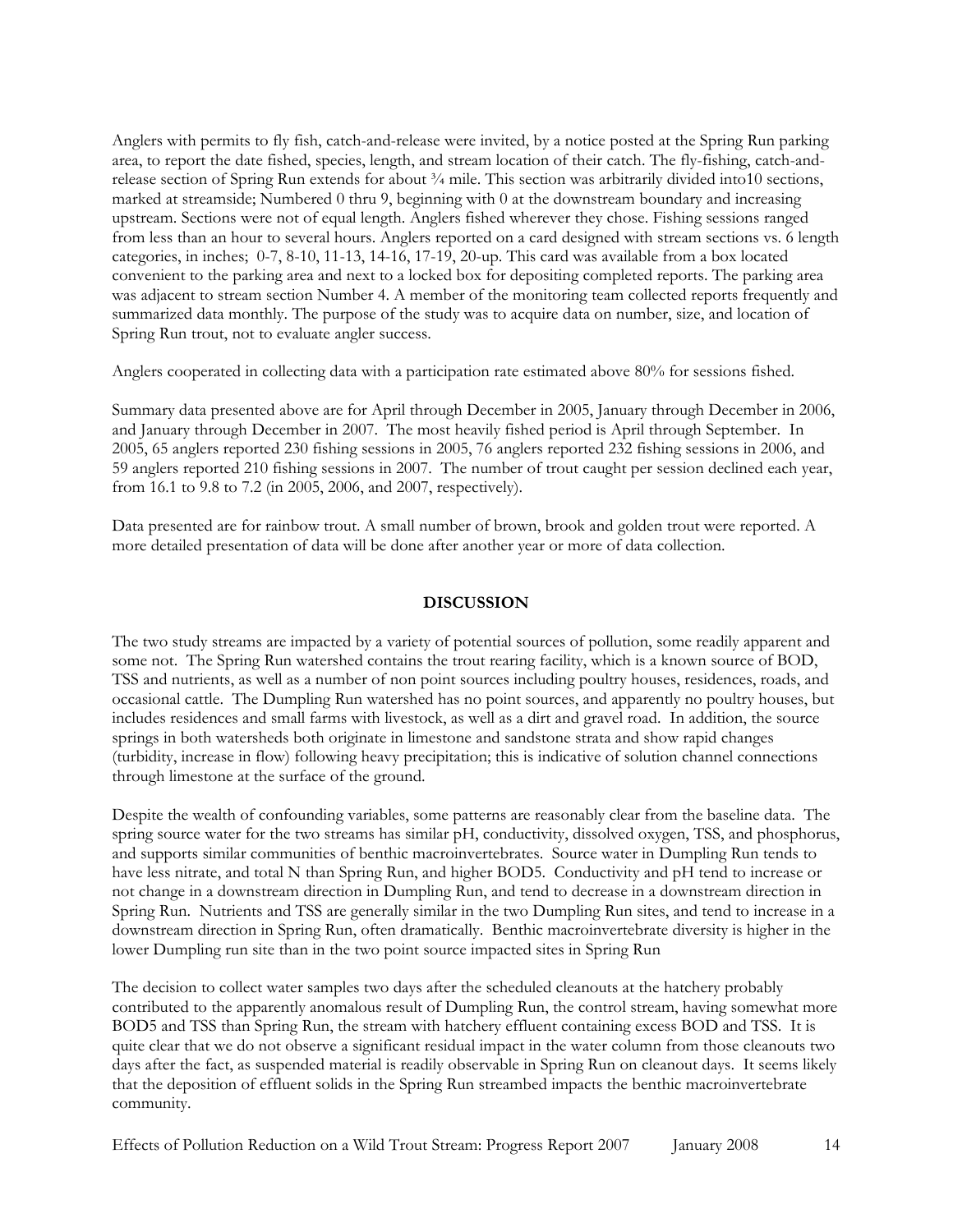Preliminary review of post-treatment water quality data indicates that the plant upgrade did not change the water quality characteristics of Spring Run's water downstream of the plant on non-cleanout days. Phosphorus in particular remains elevated. TSS and BOD5 in Spring Run remain lower, on non cleanout days, than Dumpling Run. However, it is also clear that our sampling protocol is not capturing reductions in the pollutant plume that may have occurred during cleanout as a result of the new effluent treatment system (see Hatchery Upgrade section above). Data provided by WVDNR indicates that this process reduces pollutant loads related to cleanout by roughly 90%. For example, TP concentrations in the effluent stream during cleanout fell from an average of 4.5 mg/L to 0.54 mg/L.

#### **Erosion Control Projects**

Friends of Spring Runs Wild Trout, supported by a WV Stream Partners grant, partnered with the WVCA to reduce channel erosion and the resulting sedimentation problem in Spring Run. In 2006 WVCA supplied the design and heavy equipment to reshape and seed 210 feet of severely eroding roadside channel immediately above the spring source of Spring Run. In 2007 Friends of Spring Runs Wild Trout, with volunteered design, labor and equipment, installed three sediment basins and numerous sediment check dams and sections of riprap in three storm water runoff ditches, totaling about 600 feet, from developed areas. Sediment check dams of wood construction were placed in four woodland hollows which funnel run-off into Spring Run. Tree seedlings will be planted in work areas in early 2008.

Landowners remain concerned about sediment entering Spring Run from public roadway ditches. It is the hope of the working group and Friends of Spring Run's Wild Trout that this will become more of a priority for WV Division of Highways in the coming months. Cattle have been observed within the stream and along the unstable banks of the Spring Run above the fly fishing section.

#### **Outreach**

A paper on the Spring Run project was presented at the 2007 Virginia/West Virginia Water Research Symposium in November 2007 by Cacapon Institute. This paper was coauthored by Neil Gillies (CI), Carla Hardy (WVCA), and Tim Craddock (WVDEP).

#### **Priority Watershed Planning**

The Mill Creek Watershed, of which Spring Run is a part, was listed by the WVDEP as impaired for excess fecal coliform bacteria in 1996. Following a Total Maximum Daily Load (TMDL) study, EPA called for a 37% reduction in fecal coliform loadings. A watershed based plan to implement the TMDL is in development and will be submitted to EPA during the winter of 2008. Mill Creek is also a priority watershed for West Virginia's Potomac Tributary Strategy's Implementation Program, a Chesapeake Bay Program initiative.

A working group comprised of representatives from West Virginia Conservation Agency, West Virginia Department of Agriculture, Cacapon Institute, USDA Natural Resources Conservation Service and WVU Extension Service has worked to identify areas within the watershed that would benefit from BMP installation. A voluntary survey was mailed to all landowners within the entire watershed during the spring of 2007 requesting that they rank their environmental concerns. This information has been tallied and the working group has plans to bring educational programs that address these concerns to the local community as the project progresses.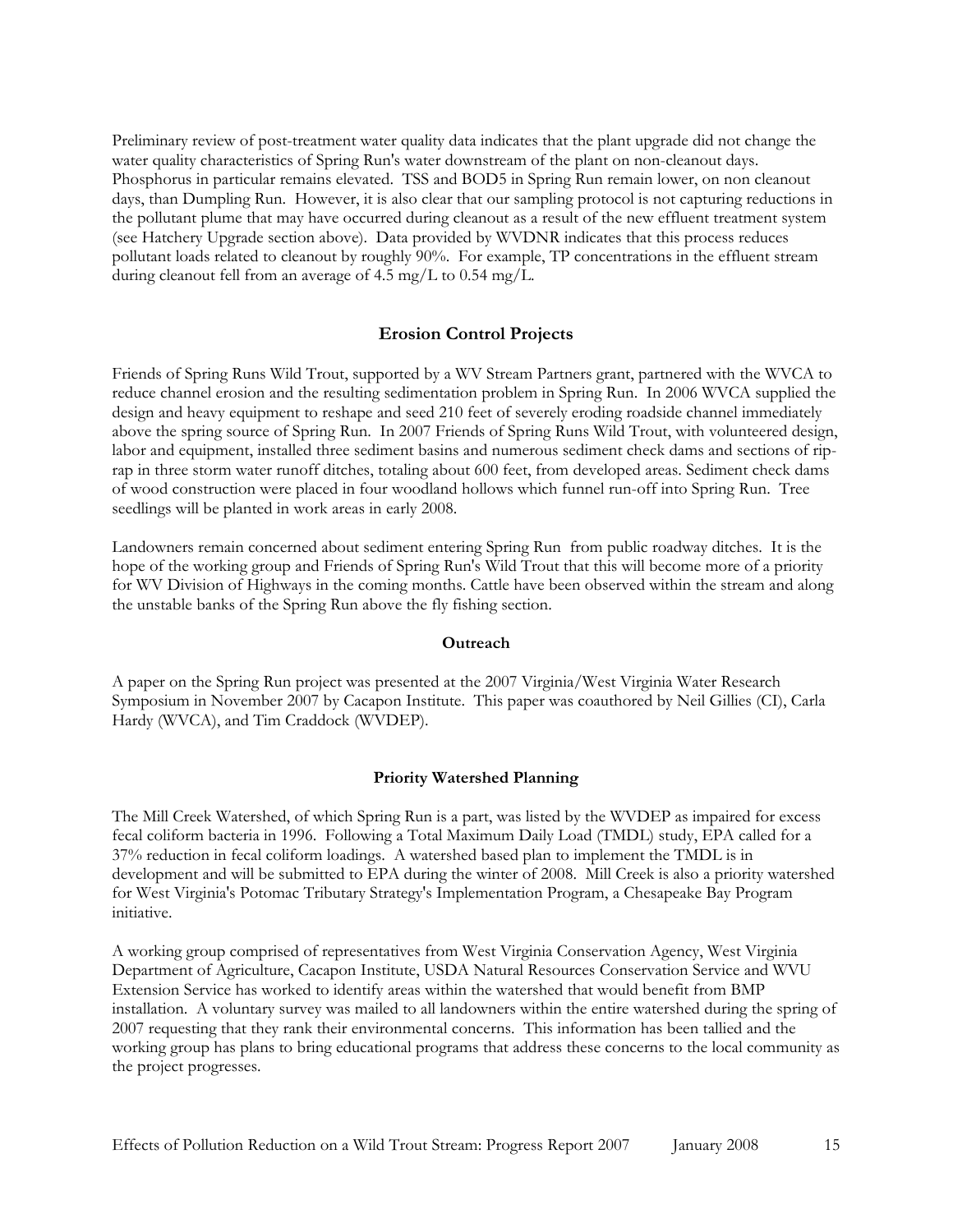The above steps all contribute to a process that will bring funds to the watershed for the purpose of improving water quality in the Mill Creek watershed. The funds will be used for projects such as feedlot relocations, installation of streambank fencing, alternative livestock water development, riparian buffers, failing septic upgrades, and wetland restoration. Funding for this project is anticipated in the summer of 2009.

#### **Year Four expectations**

Sampling will begin in April 2008, and continue through the September of 2008. This will be followed by compilation of a final report.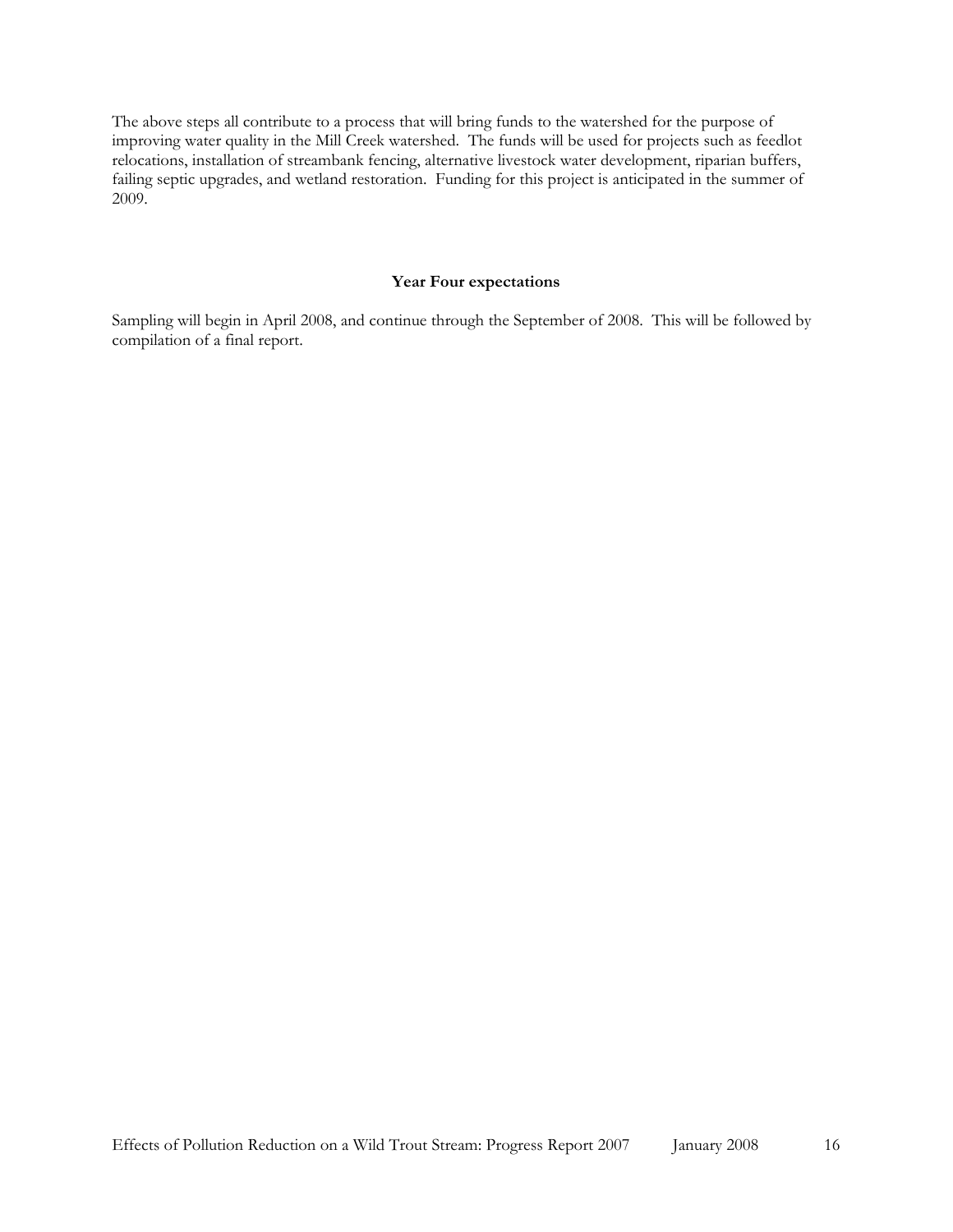| <b>Site</b>          | Yr   | <b>Minimum</b> | <b>Median</b> | <b>Maximum</b> | <b>Mean</b> | Std.Dev. |
|----------------------|------|----------------|---------------|----------------|-------------|----------|
| Ammonia-N (mg/L)     |      |                |               |                |             |          |
| Dumpling Run @Spring |      | 0.003          | 0.007         | 0.082          | 0.025       | 0.033    |
| Dumpling Run Bottom  |      | 0.003          | 0.007         | 0.079          | 0.028       | 0.037    |
| Spring Run @Spring   | 2005 | 0.003          | 0.012         | 0.915          | 0.167       | 0.367    |
| Spring Run Middle    |      | 0.051          | 0.093         | 0.214          | 0.107       | 0.063    |
| Spring Run Bottom    |      | 0.017          | 0.043         | 0.161          | 0.070       | 0.059    |
| Dumpling Run @Spring |      | 0.008          | 0.008         | 0.008          | 0.008       | 0.000    |
| Dumpling Run Bottom  |      | 0.008          | 0.008         | 0.008          | 0.008       | 0.000    |
| Spring Run @Spring   | 2006 | 0.008          | 0.008         | 0.008          | 0.008       | 0.000    |
| Spring Run Middle    |      | 0.008          | 0.046         | 0.102          | 0.048       | 0.034    |
| Spring Run Bottom    |      | 0.008          | 0.008         | 0.041          | 0.019       | 0.017    |
| Dumpling Run @Spring |      | 0.003          | 0.003         | 0.003          | 0.003       | 0.000    |
| Dumpling Run Bottom  |      | 0.003          | 0.003         | 0.003          | 0.003       | 0.000    |
| Spring Run @Spring   | 2007 | 0.003          | 0.003         | 0.026          | 0.007       | 0.009    |
| Spring Run Middle    |      | 0.029          | 0.048         | 0.283          | 0.090       | 0.099    |
| Spring Run Bottom    |      | 0.003          | 0.003         | 0.153          | 0.028       | 0.061    |
| Nitrate-N (mg/L)     |      |                |               |                |             |          |
| Dumpling Run @Spring |      | 0.170          | 0.225         | 0.380          | 0.260       | 0.079    |
| Dumpling Run Bottom  |      | 0.190          | 0.255         | 0.500          | 0.310       | 0.117    |
| Spring Run @Spring   | 2005 | 0.370          | 0.475         | 0.590          | 0.480       | 0.083    |
| Spring Run Middle    |      | 0.430          | 0.490         | 1.140          | 0.630       | 0.273    |
| Spring Run Bottom    |      | 0.500          | 0.605         | 1.230          | 0.700       | 0.275    |
| Dumpling Run @Spring |      | 0.120          | 0.160         | 0.360          | 0.185       | 0.088    |
| Dumpling Run Bottom  |      | 0.130          | 0.180         | 0.400          | 0.207       | 0.097    |
| Spring Run @Spring   | 2006 | 0.340          | 0.405         | 0.550          | 0.413       | 0.079    |
| Spring Run Middle    |      | 0.390          | 0.410         | 0.570          | 0.448       | 0.074    |
| Spring Run Bottom    |      | 0.420          | 0.480         | 0.620          | 0.503       | 0.078    |
| Dumpling Run @Spring |      | 0.004          | 0.155         | 0.220          | 0.144       | 0.077    |
| Dumpling Run Bottom  |      | 0.015          | 0.175         | 0.250          | 0.163       | 0.082    |
| Spring Run @Spring   | 2007 | 0.017          | 0.390         | 0.410          | 0.330       | 0.154    |
| Spring Run Middle    |      | 0.004          | 0.505         | 0.690          | 0.454       | 0.234    |
| Spring Run Bottom    |      | 0.021          | 0.590         | 0.630          | 0.494       | 0.233    |
| Nitrite-N (mg/L)     |      |                |               |                |             |          |
| Dumpling Run @Spring |      | 0.001          | 0.001         | 0.005          | 0.001       | 0.002    |
| Dumpling Run Bottom  |      | 0.001          | 0.001         | 0.014          | 0.003       | 0.006    |
| Spring Run @Spring   | 2005 | 0.001          | 0.001         | 0.003          | 0.001       | 0.001    |
| Spring Run Middle    |      | 0.001          | 0.007         | 0.023          | 0.009       | 0.009    |
| Spring Run Bottom    |      | 0.001          | 0.006         | 0.029          | 0.010       | 0.011    |
| Dumpling Run @Spring |      | 0.001          | 0.001         | 0.001          | 0.001       | 0.000    |
| Dumpling Run Bottom  |      | 0.001          | 0.001         | 0.001          | 0.001       | 0.000    |
| Spring Run @Spring   | 2006 | 0.001          | 0.001         | 0.001          | 0.001       | 0.000    |
| Spring Run Middle    |      | 0.004          | 0.009         | 0.031          | 0.014       | 0.010    |
| Spring Run Bottom    |      | 0.004          | 0.007         | 0.016          | 0.008       | 0.004    |
| Dumpling Run @Spring | 2007 | 0.001          | 0.001         | 0.001          | 0.001       | 0.000    |
| Dumpling Run Bottom  |      | 0.001          | 0.001         | 0.001          | 0.001       | 0.000    |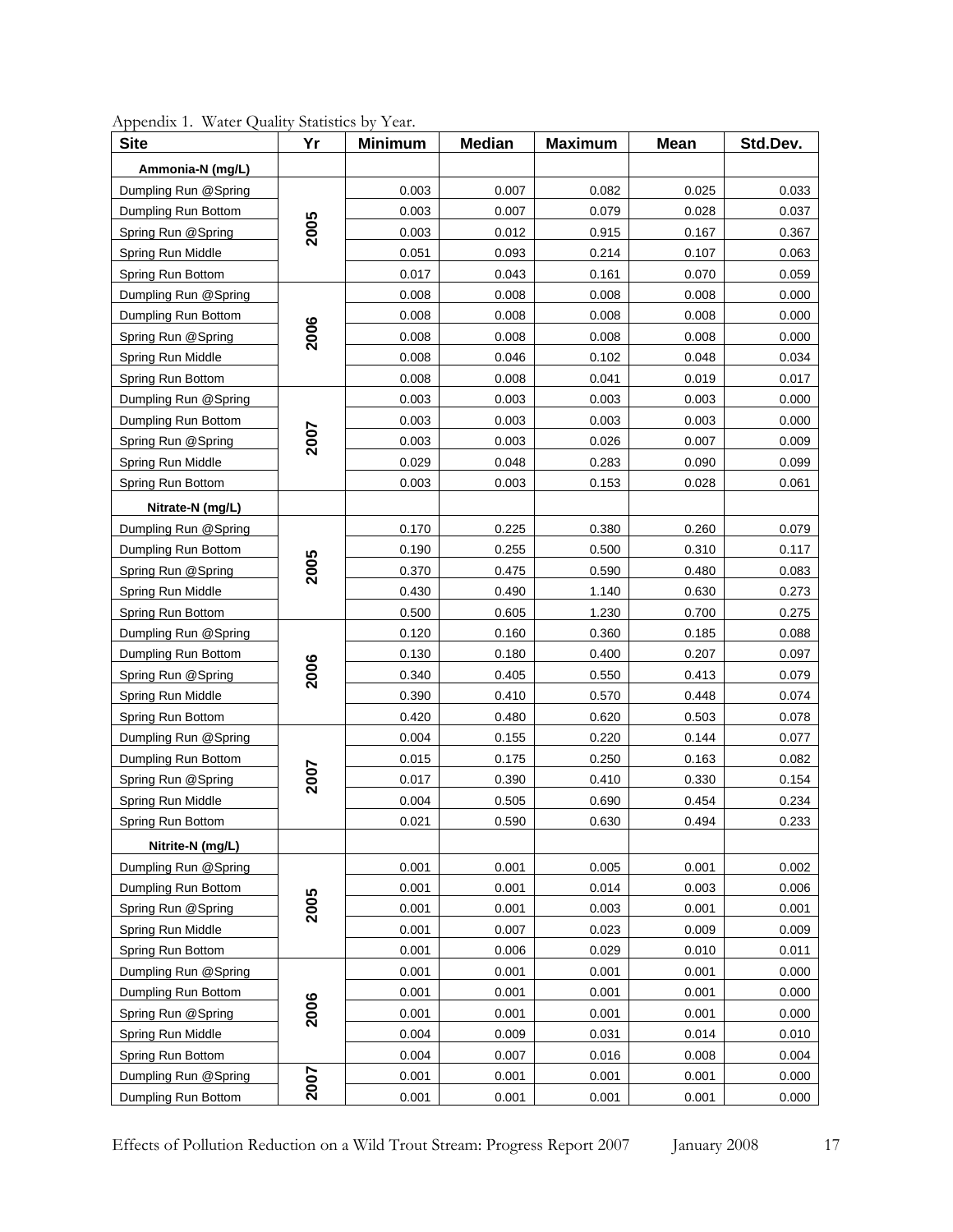| <b>Site</b>          | Yr   | <b>Minimum</b> | <b>Median</b> | <b>Maximum</b> | <b>Mean</b> | Std.Dev. |
|----------------------|------|----------------|---------------|----------------|-------------|----------|
| Spring Run @Spring   |      | 0.001          | 0.001         | 0.001          | 0.001       | 0.000    |
| Spring Run Middle    |      | 0.001          | 0.010         | 0.018          | 0.010       | 0.006    |
| Spring Run Bottom    |      | 0.001          | 0.003         | 0.006          | 0.003       | 0.003    |
| TKN (mg/L)           |      |                |               |                |             |          |
| Dumpling Run @Spring |      | 0.041          | 0.115         | 0.758          | 0.240       | 0.273    |
| Dumpling Run Bottom  |      | 0.081          | 0.108         | 1.270          | 0.330       | 0.471    |
| Spring Run @Spring   | 2005 | 0.099          | 0.150         | 1.890          | 0.440       | 0.711    |
| Spring Run Middle    |      | 0.214          | 0.305         | 1.460          | 0.510       | 0.475    |
| Spring Run Bottom    |      | 0.167          | 0.291         | 0.938          | 0.380       | 0.291    |
| Dumpling Run @Spring |      | 0.035          | 0.203         | 0.233          | 0.163       | 0.079    |
| Dumpling Run Bottom  |      | 0.135          | 0.175         | 0.294          | 0.200       | 0.068    |
| Spring Run @Spring   | 2006 | 0.091          | 0.214         | 0.287          | 0.201       | 0.066    |
| Spring Run Middle    |      | 0.181          | 0.214         | 1.090          | 0.387       | 0.355    |
| Spring Run Bottom    |      | 0.156          | 0.277         | 0.642          | 0.307       | 0.176    |
| Dumpling Run @Spring |      | 0.117          | 0.167         | 0.196          | 0.161       | 0.035    |
| Dumpling Run Bottom  |      | 0.041          | 0.170         | 0.419          | 0.217       | 0.148    |
| Spring Run @Spring   | 2007 | 0.089          | 0.149         | 0.243          | 0.155       | 0.051    |
| Spring Run Middle    |      | 0.167          | 0.288         | 0.527          | 0.302       | 0.122    |
| Spring Run Bottom    |      | 0.069          | 0.216         | 0.304          | 0.196       | 0.083    |
| Total N (mg/L)       |      |                |               |                |             |          |
| Dumpling Run @Spring |      | 0.252          | 0.341         | 1.143          | 0.500       | 0.348    |
| Dumpling Run Bottom  |      | 0.274          | 0.364         | 1.784          | 0.630       | 0.583    |
| Spring Run @Spring   | 2005 | 0.476          | 0.641         | 2.453          | 0.930       | 0.755    |
| Spring Run Middle    |      | 0.710          | 0.887         | 2.616          | 1.140       | 0.736    |
| Spring Run Bottom    |      | 0.688          | 0.877         | 2.197          | 1.090       | 0.574    |
| Dumpling Run @Spring |      | 0.176          | 0.364         | 0.569          | 0.348       | 0.134    |
| Dumpling Run Bottom  |      | 0.296          | 0.356         | 0.695          | 0.407       | 0.146    |
| Spring Run @Spring   | 2006 | 0.522          | 0.570         | 0.838          | 0.615       | 0.116    |
| Spring Run Middle    |      | 0.580          | 0.634         | 1.631          | 0.849       | 0.412    |
| Spring Run Bottom    |      | 0.601          | 0.734         | 1.216          | 0.818       | 0.227    |
| Dumpling Run @Spring |      | 0.197          | 0.312         | 0.405          | 0.305       | 0.073    |
| Dumpling Run Bottom  |      | 0.146          | 0.336         | 0.640          | 0.380       | 0.211    |
| Spring Run @Spring   | 200  | 0.165          | 0.517         | 0.644          | 0.485       | 0.167    |
| Spring Run Middle    |      | 0.306          | 0.775         | 1.010          | 0.766       | 0.258    |
| Spring Run Bottom    |      | 0.250          | 0.747         | 0.899          | 0.692       | 0.232    |
| TP (mg/L)            |      |                |               |                |             |          |
| Dumpling Run @Spring |      | 0.007          | 0.028         | 0.059          | 0.028       | 0.019    |
| Dumpling Run Bottom  |      | 0.007          | 0.026         | 0.052          | 0.028       | 0.019    |
| Spring Run @Spring   | 2005 | 0.013          | 0.025         | 0.046          | 0.028       | 0.014    |
| Spring Run Middle    |      | 0.049          | 0.075         | 0.166          | 0.086       | 0.046    |
| Spring Run Bottom    |      | 0.059          | 0.087         | 0.140          | 0.092       | 0.031    |
| Dumpling Run @Spring |      | 0.022          | 0.054         | 0.124          | 0.060       | 0.035    |
| Dumpling Run Bottom  |      | 0.020          | 0.044         | 0.134          | 0.052       | 0.041    |
| Spring Run @Spring   | 2006 | 0.026          | 0.049         | 0.261          | 0.080       | 0.090    |
| Spring Run Middle    |      | 0.081          | 0.103         | 0.179          | 0.122       | 0.044    |
| Spring Run Bottom    |      | 0.012          | 0.103         | 0.143          | 0.094       | 0.053    |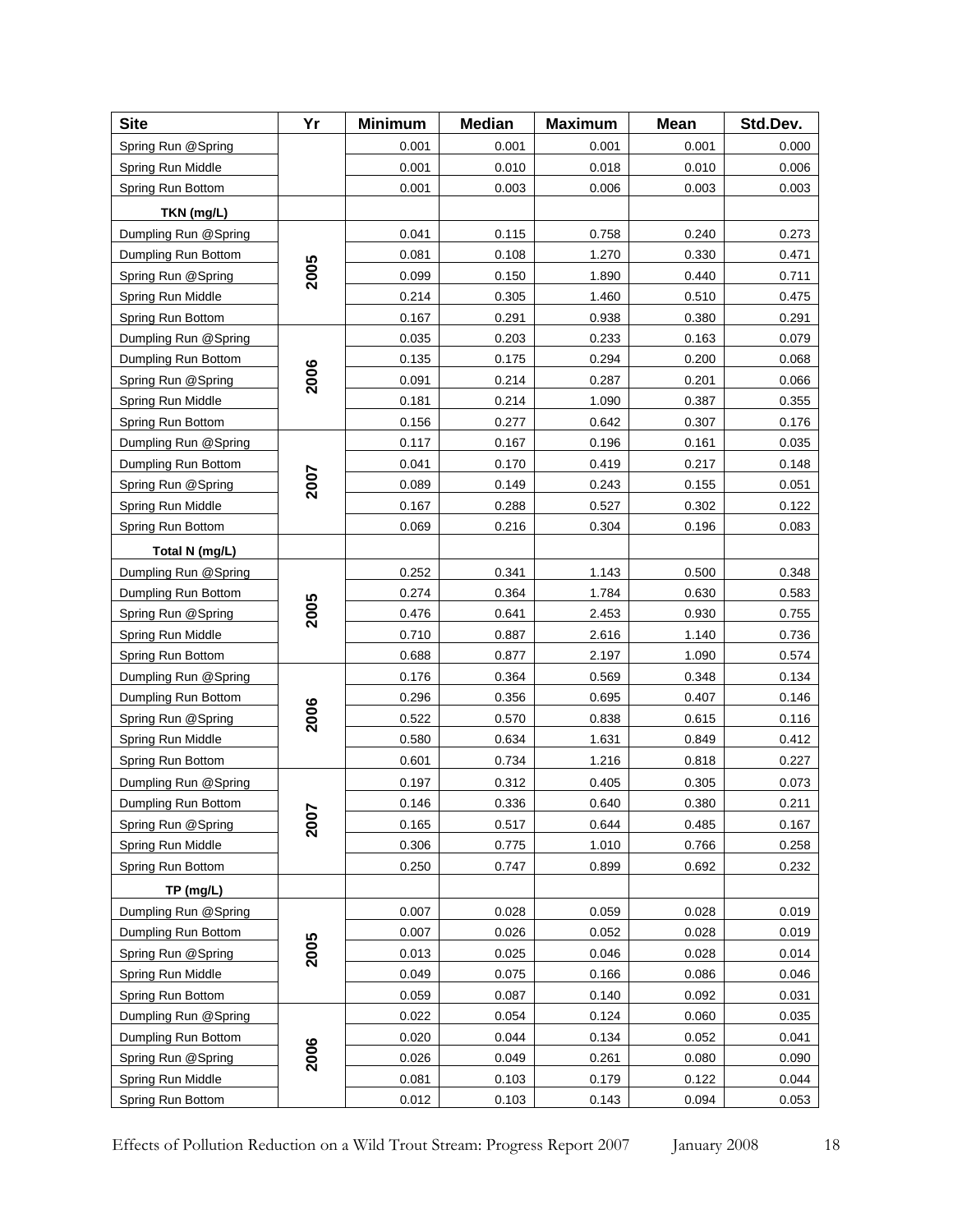| <b>Site</b>                                 | Yr   | <b>Minimum</b> | <b>Median</b>  | <b>Maximum</b>  | <b>Mean</b>    | Std.Dev.        |
|---------------------------------------------|------|----------------|----------------|-----------------|----------------|-----------------|
| Dumpling Run @Spring                        |      | 0.033          | 0.041          | 0.046           | 0.039          | 0.005           |
| Dumpling Run Bottom                         |      | 0.026          | 0.038          | 0.047           | 0.037          | 0.008           |
| Spring Run @Spring                          | 2007 | 0.033          | 0.036          | 0.068           | 0.043          | 0.014           |
| Spring Run Middle                           |      | 0.072          | 0.106          | 0.293           | 0.128          | 0.083           |
| Spring Run Bottom                           |      | 0.068          | 0.085          | 0.101           | 0.084          | 0.012           |
| TSS (mg/L)                                  |      |                |                |                 |                |                 |
| Dumpling Run @Spring                        |      | 1.150          | 4.500          | 45.000          | 12.880         | 17.423          |
| Dumpling Run Bottom                         |      | 1.150          | 2.075          | 43.000          | 9.580          | 16.588          |
| Spring Run @Spring                          | 2005 | 1.000          | 1.575          | 78.000          | 14.380         | 31.175          |
| Spring Run Middle                           |      | 1.150          | 5.500          | 81.000          | 17.360         | 31.281          |
| Spring Run Bottom                           |      | 4.000          | 6.500          | 72.000          | 18.500         | 26.629          |
| Dumpling Run @Spring                        |      | 1.150          | 1.150          | 4.000           | 1.625          | 1.164           |
| Dumpling Run Bottom                         |      | 3.000          | 5.500          | 8.000           | 5.500          | 2.258           |
| Spring Run @Spring                          | 2006 | 1.150          | 2.575          | 11.000          | 4.075          | 3.933           |
| Spring Run Middle                           |      | 3.000          | 5.000          | 28.000          | 8.667          | 9.522           |
| Spring Run Bottom                           |      | 3.000          | 7.000          | 19.000          | 8.500          | 5.431           |
| Dumpling Run @Spring                        |      | 0.800          | 2.500          | 5.000           | 2.433          | 1.597           |
| Dumpling Run Bottom                         | 2007 | 0.800          | 4.500          | 7.000           | 3.967          | 2.246           |
| Spring Run @Spring                          |      | 2.000<br>0.800 | 3.500          | 6.000           | 3.667          | 1.633<br>10.442 |
| Spring Run Middle<br>Spring Run Bottom      |      | 3.000          | 3.000<br>6.000 | 28.000<br>7.000 | 6.800<br>5.833 | 1.472           |
|                                             |      |                |                |                 |                |                 |
| <b>Turbidity (NTU)</b>                      |      | 0.45           | 0.90           |                 | 7.52           |                 |
| Dumpling Run @Spring<br>Dumpling Run Bottom |      | 1.24           | 2.12           | 22.95<br>43.80  | 10.29          | 10.60<br>16.83  |
| Spring Run @Spring                          | 2005 | 1.03           | 1.95           | 18.42           | 5.22           | 6.84            |
| Spring Run Middle                           |      | 1.31           | 3.40           | 36.00           | 9.58           | 13.52           |
| Spring Run Bottom                           |      | 1.96           | 3.15           | 51.30           | 13.40          | 19.66           |
| Dumpling Run @Spring                        |      | 0.67           | 0.97           | 2.15            | 1.14           | 0.59            |
| Dumpling Run Bottom                         |      | 2.71           | 3.54           | 4.31            | 3.61           | 0.58            |
| Spring Run @Spring                          | 2006 | 3.14           | 4.78           | 7.47            | 4.86           | 1.66            |
| Spring Run Middle                           |      | 2.43           | 3.65           | 12.80           | 5.27           | 4.00            |
| Spring Run Bottom                           |      | 4.82           | 5.82           | 7.88            | 6.02           | 1.27            |
| Dumpling Run @Spring                        |      | 1.20           | 1.58           | 6.82            | 2.49           | 2.18            |
| Dumpling Run Bottom                         |      | 3.32           | 3.82           | 6.89            | 4.45           | 1.33            |
| Spring Run @Spring                          | 2007 | 2.27           | 4.98           | 7.27            | 4.88           | 1.72            |
| Spring Run Middle                           |      | 1.95           | 3.11           | 25.10           | 7.43           | 9.04            |
| Spring Run Bottom                           |      | 3.30           | 4.86           | 9.82            | 5.40           | 2.43            |
| BOD5 (mg/L)                                 |      |                |                |                 |                |                 |
| Dumpling Run @Spring                        |      | 1.01           | 1.54           | 3.13            | 1.81           | 0.88            |
| Dumpling Run Bottom                         |      | 1.18           | 1.52           | 2.68            | 1.63           | 0.55            |
| Spring Run @Spring                          | 2005 | 0.86           | 0.99           | 1.58            | 1.07           | 0.26            |
| Spring Run Middle                           |      | 0.45           | 0.91           | 2.47            | 1.26           | 0.83            |
| Spring Run Bottom                           |      | 0.66           | 1.01           | 1.97            | 1.15           | 0.49            |
| Dumpling Run @Spring                        |      | 0.76           | 1.40           | 1.97            | 1.35           | 0.46            |
| Dumpling Run Bottom                         | 2006 | 0.76           | 1.10           | 1.59            | 1.12           | 0.34            |
| Spring Run @Spring                          |      | 0.30           | 0.65           | 1.76            | 0.77           | 0.53            |

Effects of Pollution Reduction on a Wild Trout Stream: Progress Report 2007 January 2008 19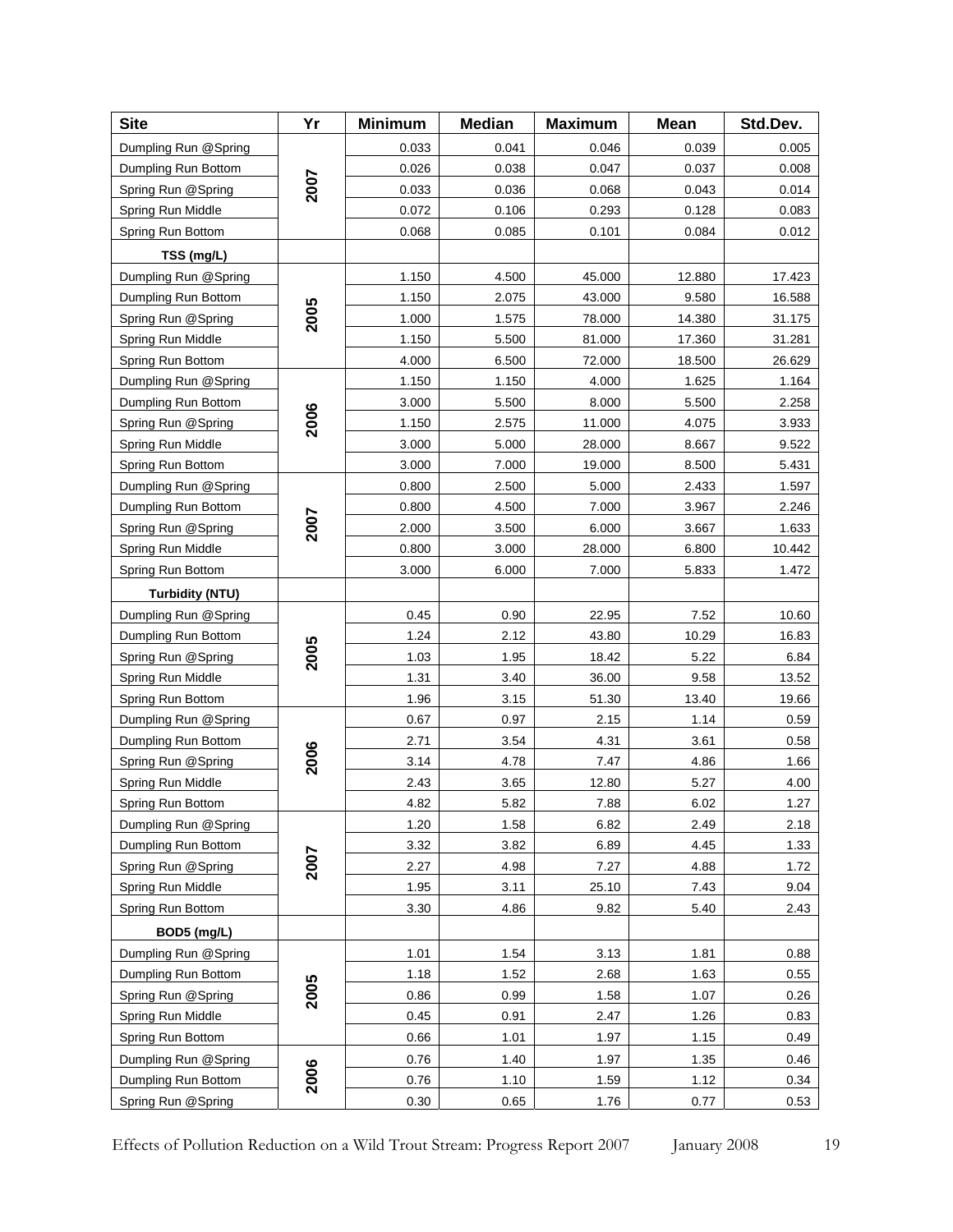| <b>Site</b>          | Yr            | <b>Minimum</b> | <b>Median</b> | <b>Maximum</b> | <b>Mean</b> | Std.Dev. |
|----------------------|---------------|----------------|---------------|----------------|-------------|----------|
| Spring Run Middle    |               | 0.45           | 0.76          | 1.44           | 0.86        | 0.39     |
| Spring Run Bottom    |               | 0.23           | 0.43          | 1.36           | 0.57        | 0.43     |
| Dumpling Run @Spring | 2007          | 0.15           | 0.68          | 1.06           | 0.61        | 0.33     |
| Dumpling Run Bottom  |               | 0.23           | 0.61          | 1.21           | 0.61        | 0.37     |
| Spring Run @Spring   |               | 0.15           | 0.42          | 0.83           | 0.42        | 0.24     |
| Spring Run Middle    |               | 0.15           | 0.53          | 1.74           | 0.69        | 0.58     |
| Spring Run Bottom    |               | 0.15           | 0.42          | 1.29           | 0.53        | 0.41     |
| DO (mg/L)            |               |                |               |                |             |          |
| Dumpling Run @Spring | 2005          | 9.2            | 10.3          | 11.1           | 10.2        | 0.62     |
| Dumpling Run Bottom  |               | 9.4            | 10.4          | 11.5           | 10.5        | 0.69     |
| Spring Run @Spring   |               | 10.0           | 10.3          | 11.5           | 10.6        | 0.63     |
| Spring Run Middle    |               | 10.2           | 10.3          | 11.4           | 10.6        | 0.53     |
| Spring Run Bottom    |               | 10.0           | 10.6          | 11.2           | 10.6        | 0.48     |
| Dumpling Run @Spring |               | 9.7            | 10.6          | 12.2           | 10.7        | 0.98     |
| Dumpling Run Bottom  |               | 9.8            | 10.6          | 12.2           | 10.7        | 0.86     |
| Spring Run @Spring   | 2006          | 9.8            | 10.5          | 12.8           | 10.8        | 1.17     |
| Spring Run Middle    |               | 9.8            | 10.4          | 12.6           | 10.7        | 1.09     |
| Spring Run Bottom    |               | 9.9            | 10.7          | 12.6           | 10.9        | 1.00     |
| Dumpling Run @Spring |               | 10.2           | 10.5          | 11.2           | 10.6        | 0.35     |
| Dumpling Run Bottom  |               | 9.7            | 10.3          | 10.9           | 10.3        | 0.39     |
| Spring Run @Spring   | 2007          | 8.9            | 10.1          | 11.2           | 10.2        | 0.82     |
| Spring Run Middle    |               | 9.6            | 10.3          | 10.9           | 10.3        | 0.49     |
| Spring Run Bottom    |               | 9.9            | 10.4          | 11.1           | 10.5        | 0.45     |
| рH                   |               |                |               |                |             |          |
| Dumpling Run @Spring |               | 7.4            | 7.8           | 8.0            | 7.7         | 0.24     |
| Dumpling Run Bottom  | 2005          | 7.5            | 8.1           | 8.5            | 8.0         | 0.36     |
| Spring Run @Spring   |               | 7.4            | 7.9           | 8.2            | 7.8         | 0.31     |
| Spring Run Middle    |               | 7.3            | 7.8           | 8.0            | 7.8         | 0.25     |
| Spring Run Bottom    |               | 7.2            | 7.5           | 7.7            | 7.5         | 0.23     |
| Dumpling Run @Spring |               | 7.3            | 7.6           | 7.8            | 7.6         | 0.17     |
| Dumpling Run Bottom  | 800           | 7.4            | 7.8           | 8.4            | 7.8         | 0.38     |
| Spring Run @Spring   | N             | 7.3            | 7.7           | 8.2            | 7.7         | 0.31     |
| Spring Run Middle    |               | 7.3            | 7.7           | 8.4            | 7.7         | 0.42     |
| Spring Run Bottom    |               | 7.3            | 7.6           | 8.1            | 7.6         | 0.31     |
| Dumpling Run @Spring |               | 7.1            | 7.5           | 7.9            | 7.5         | 0.34     |
| Dumpling Run Bottom  | 2007          | 7.3            | 7.6           | 8.2            | 7.7         | 0.38     |
| Spring Run @Spring   |               | 7.2            | 7.7           | 8.2            | 7.7         | 0.33     |
| Spring Run Middle    |               | 6.9            | 7.5           | 8.1            | 7.5         | 0.44     |
| Spring Run Bottom    |               | 6.9            | 7.5           | 8.2            | 7.5         | 0.44     |
| Conductivity (us/cm) |               |                |               |                |             |          |
| Dumpling Run @Spring |               | 45.8           | 286.9         | 372.0          | 260.0       | 112.41   |
| Dumpling Run Bottom  | 2005          | 48.1           | 283.5         | 352.0          | 257.0       | 106.74   |
| Spring Run @Spring   |               | 64.6           | 296.1         | 390.0          | 269.0       | 109.38   |
| Spring Run Middle    |               | 44.9           | 255.0         | 284.0          | 223.0       | 88.65    |
| Spring Run Bottom    |               | 45.1           | 247.5         | 276.0          | 213.0       | 85.87    |
| Dumpling Run @Spring | $\frac{8}{6}$ | 39.0           | 254.2         | 372.0          | 239.6       | 108.86   |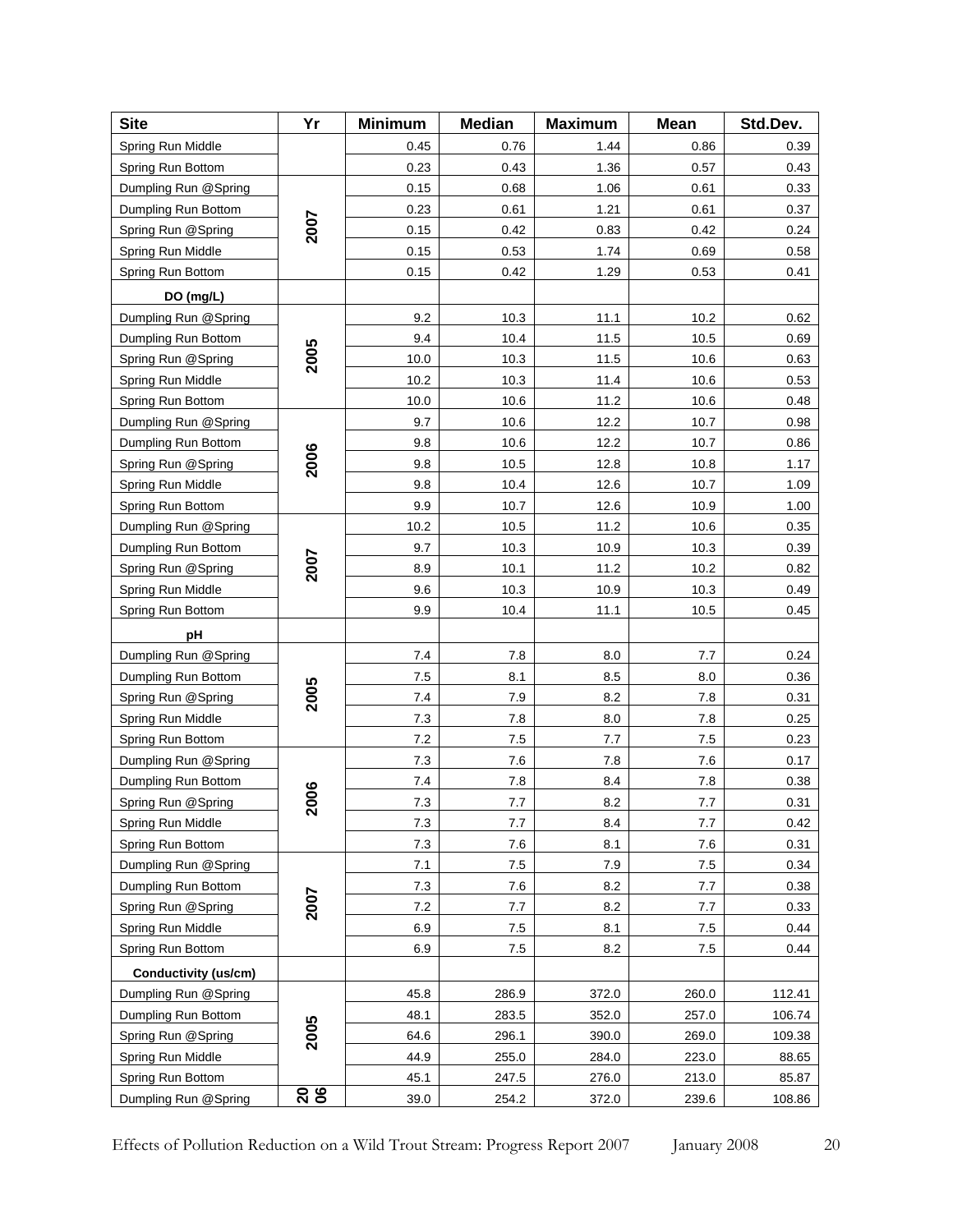| <b>Site</b>          | Yr   | <b>Minimum</b> | <b>Median</b> | <b>Maximum</b> | <b>Mean</b> | Std.Dev. |
|----------------------|------|----------------|---------------|----------------|-------------|----------|
| Dumpling Run Bottom  |      | 44.9           | 263.9         | 352.0          | 241.3       | 103.48   |
| Spring Run @Spring   |      | 49.0           | 330.3         | 391.1          | 263.0       | 153.97   |
| Spring Run Middle    |      | 37.7           | 255.2         | 284.0          | 211.2       | 93.67    |
| Spring Run Bottom    |      | 36.3           | 253.2         | 276.0          | 213.0       | 90.60    |
| Dumpling Run @Spring |      | 234.0          | 257.0         | 345.0          | 271.7       | 39.83    |
| Dumpling Run Bottom  | 2007 | 253.0          | 271.5         | 340.0          | 283.2       | 31.72    |
| Spring Run @Spring   |      | 271.0          | 358.0         | 375.0          | 347.5       | 38.30    |
| Spring Run Middle    |      | 241.0          | 253.5         | 277.0          | 257.2       | 14.26    |
| Spring Run Bottom    |      | 240.0          | 255.0         | 265.0          | 253.3       | 9.33     |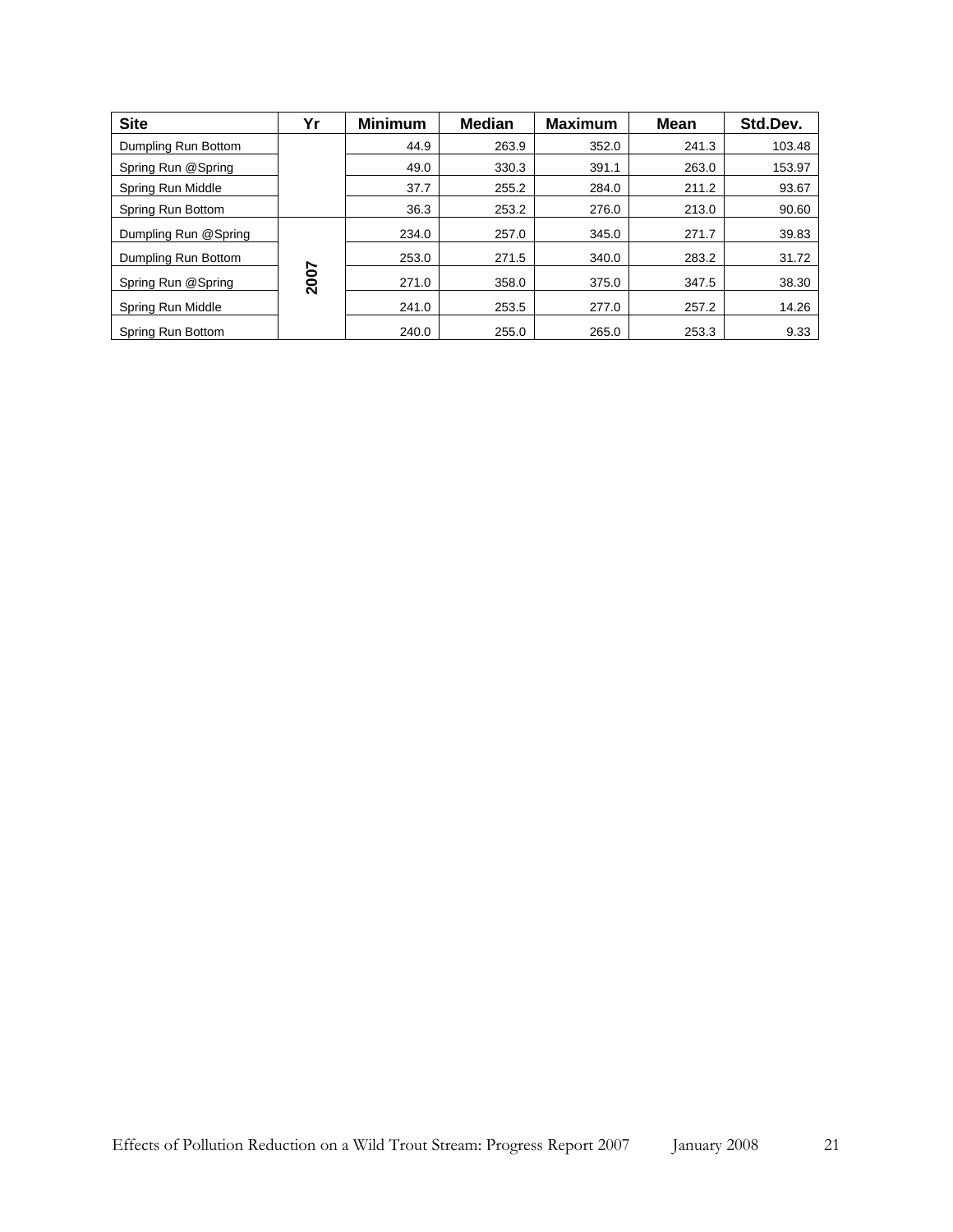Appendix 2. Laboratory Methods for Water Quality Parameters.

| <b>Parameter</b>               | <b>Method</b>     |
|--------------------------------|-------------------|
| Ammonia Nitrogen               | EPA 350.2         |
| Nitrate                        | EPA 353.2         |
| <b>Nitrite</b>                 | EPA 353.2         |
| * Ortho Phosphate              | <b>HACH 8048</b>  |
| <b>Total Phosphate</b>         | EPA 365.2         |
| <b>Total Kjeldahl Nitrogen</b> | EPA 351.2         |
| <b>Total Suspended Solids</b>  | <b>SM 2540D</b>   |
| * Turbidity                    | <b>HACH 2100N</b> |
| Biochemical Oxygen Demand 5    | <b>SM5210B</b>    |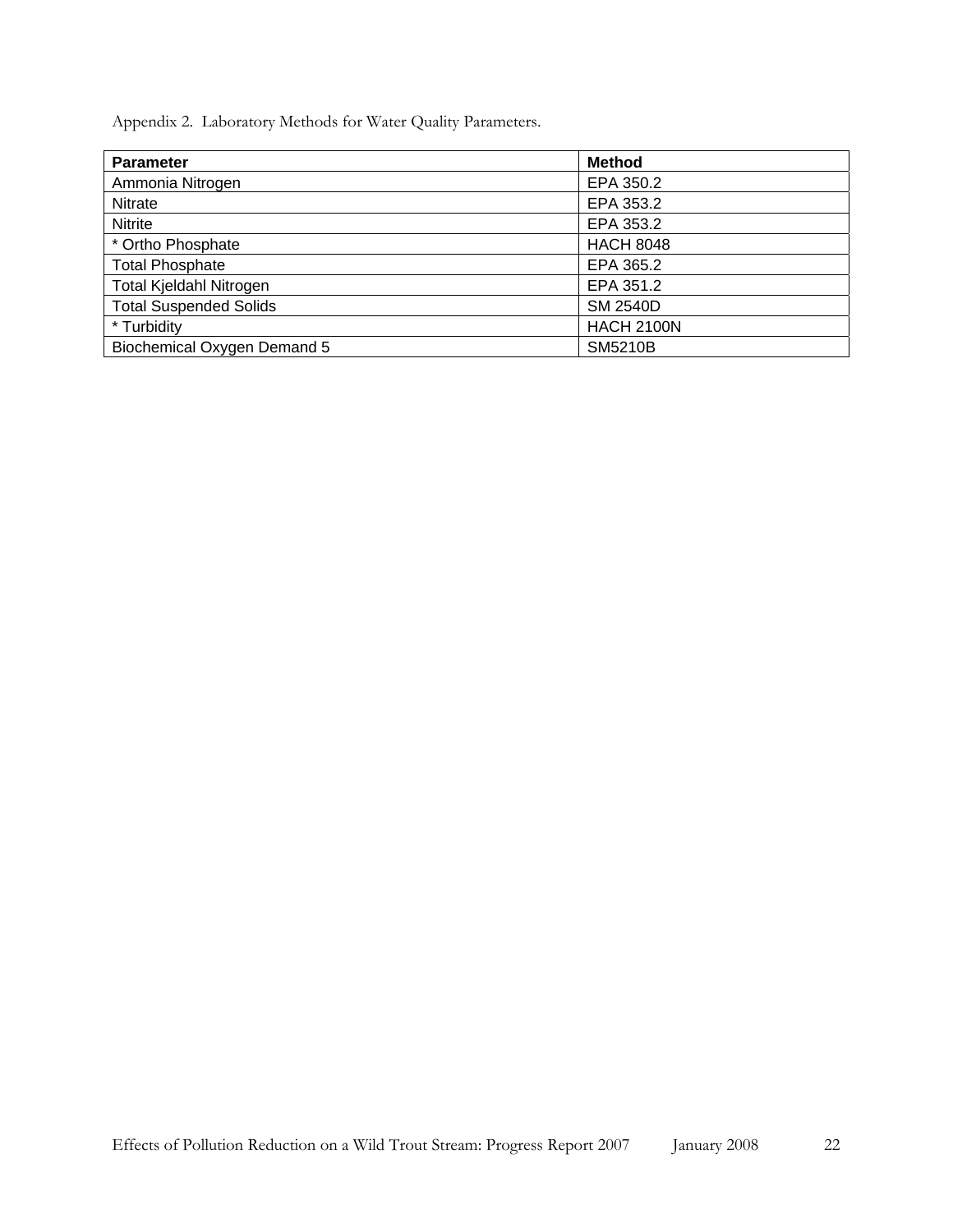| <b>Station 1</b> (catch-and-release) |     | <b>Station 2</b> (catch-and-release) |     | <b>Station 3</b> (above hatchery) |     |
|--------------------------------------|-----|--------------------------------------|-----|-----------------------------------|-----|
| Ephemeroptera (mayflies)             |     | Ephemeroptera (mayflies)             |     | Ephemeroptera (mayflies)          |     |
| <i>Baetidae</i>                      | 73  | Ephemerellidae                       | 1   | Isonychiidae                      | 2   |
| Heptageniidae                        | 2   | Heptageniidae                        |     | Ephemerellidae                    |     |
| Trichoptera (caddisflies)            |     | <b>Baetidae</b>                      | 45  | <b>Baetidae</b>                   | 30  |
| Rhyacophilidae                       | 2   | Plecoptera (stoneflies)              |     | Plecoptera (stoneflies)           |     |
| Hydropsychidae                       | 13  | Capniidae                            | 1   | Capniidae                         | 17  |
| Diptera (true flies)                 |     | Chloroperlidae                       | 1   | Perlodidae                        | 6   |
| Simuliidae                           | 8   | Perlodidae                           | 4   | Trichoptera (caddisflies)         |     |
| Chironomidae<br>67                   |     | Trichoptera (caddisflies)            |     | Rhyacophilidae                    | 3   |
| Amphipoda (scuds)                    |     | Glossosomatidae                      | 2   | Hydropsychidae                    | 17  |
| Gammaridae                           | 31  | Rhyacophilidae                       | 1   | Coleoptera (beetles)              |     |
| Total                                | 196 | Hydropsychidae                       | 18  | Elmidae                           | 12  |
|                                      |     | Coleoptera (beetles)                 |     | Psephenidae                       | 1   |
|                                      |     | Elmidae                              | 4   | Diptera (true flies)              |     |
|                                      |     | Diptera (true flies)                 |     | Dixidae                           | 1   |
|                                      |     | Simuliidae                           | 16  | Simuliidae                        | 12  |
|                                      |     | Chironomidae                         | 37  | Chironomidae                      | 6   |
|                                      |     | Amphipoda (scuds)                    |     | Amphipoda (scuds)                 |     |
|                                      |     | Gammaridae                           | 125 | Gammaridae                        | 60  |
|                                      |     | Total                                | 259 | Total                             | 170 |

Appendix 3. WV Save Our Streams Macroinvertebrate Assessment July 2003